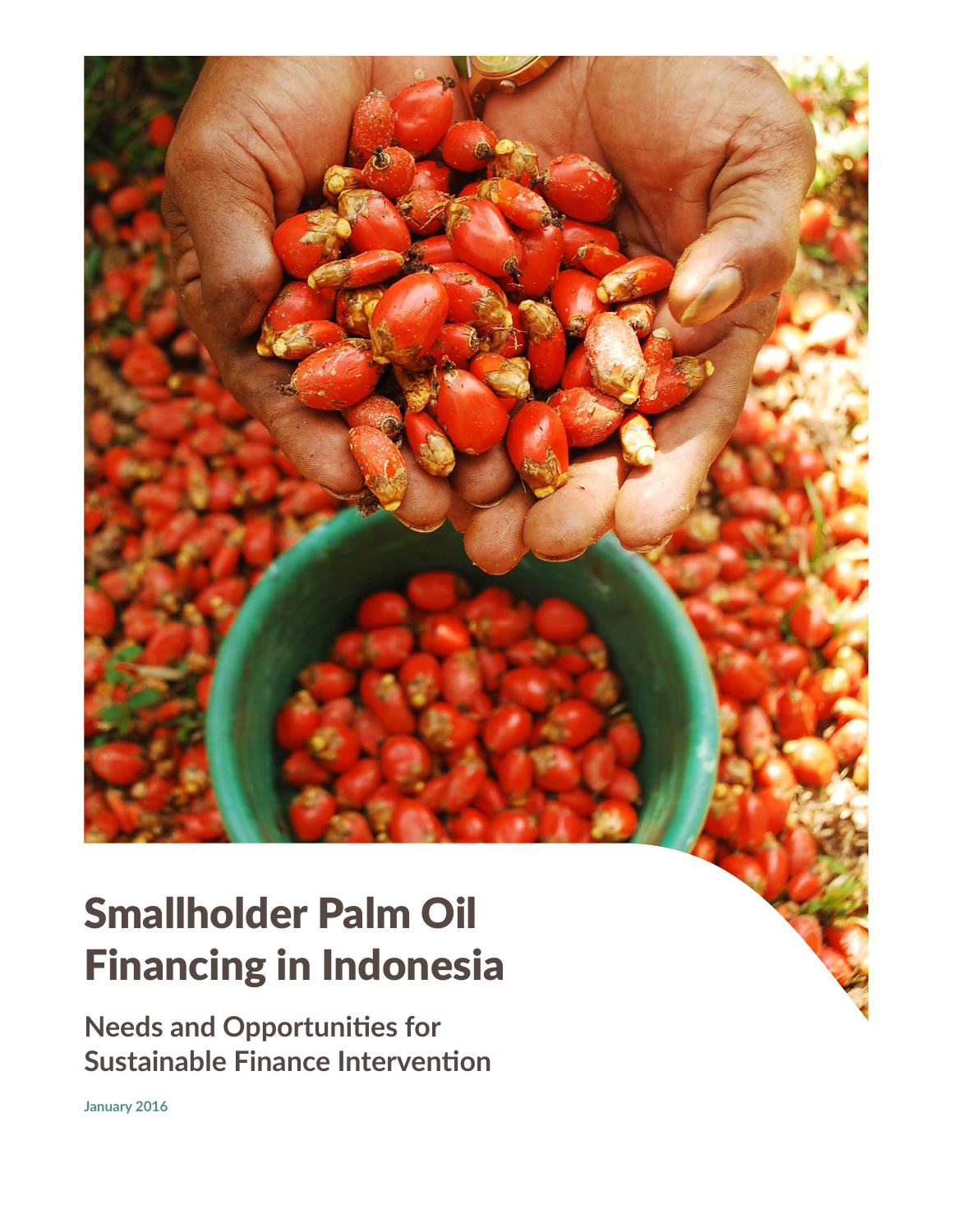## Smallholder Palm Oil Financing in Indonesia: Needs & Opportunities for Sustainable Finance Intervention

### **Executive Summary**

Over the summer of 2015, the Rainforest Alliance researched palm oil financing in Indonesia with the objective to better understand the financing needs of smallholder palm oil producers and to identify opportunities for supporting these producers in accessing short-term and long-term financing.

The primary objectives in undertaking this research are:

- **1.** To better inform the Rainforest Alliance technical assistance packages for smallholder palm oil producers in Indonesia;
- **2.** To engage with stakeholders and financiers on financing opportunities in the smallholder palm oil sector;
- **3.** To facilitate smallholder palm oil producers' access to financing for palm oil renovation, quality and productivity increases, and livelihood improvements.

Throughout our research we identified the following key needs and opportunities for sustainable financing interventions in the Indonesian smallholder palm oil sector:

#### **BEST MANAGEMENT PRACTICES.**

**Smallholder palm oil producers can significantly improve the quantity and quality of their production)by)implementing)best)management)** practices (BMPs). Our preliminary cost analysis

shows annual costs between \$113 and \$151 per hectare for oil palm tree maintenance using BMPs.

#### **GERMPLASM RENOVATION.**

**An)estimated 10 percent of)smallholder)palm)oil) producers)need)to renovate)their)farms)entirely)to** increase their production and improve the quality of the fresh fruit bunches (FFB). Our preliminary cost analysis shows an investment need of up to \$777 per hectare over the first 5 years of a plantation mainly to pay for good quality seedlings and inputs such as fertilizers.

#### **PROCESSING.**

In some instances, producers could capture **additional)value)from palm)oil,)if given)the)** opportunity to process their own FFB into crude palm oil (CPO) with small-scale mills. When large mills are unavailable or difficult to access. smallholder-owned small-scale mills can fill local infrastructural gaps. However, this requires investment in infrastructure (\$90,000-\$280,000 depending on the mill size) and in building mill management capacity.

Supporting smallholder palm oil producers through these three approaches in combination with linking them to financing will ultimately lead to productivity, yield, and income improvements while promoting sustainable palm oil production and livelihood improvements.

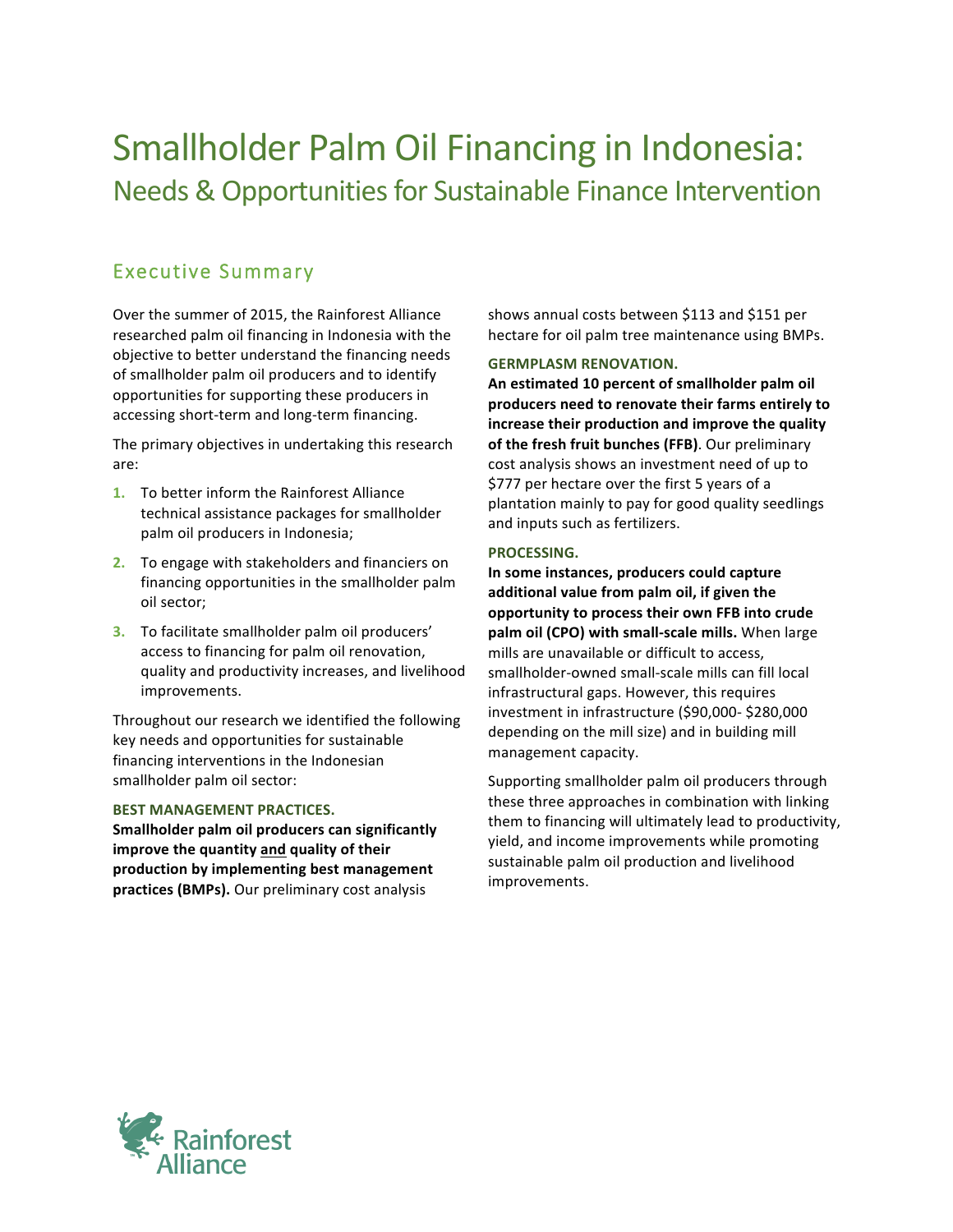### Contents

| I.   |                                                                                                          |  |
|------|----------------------------------------------------------------------------------------------------------|--|
| II.  |                                                                                                          |  |
|      |                                                                                                          |  |
|      |                                                                                                          |  |
| III. |                                                                                                          |  |
|      |                                                                                                          |  |
|      |                                                                                                          |  |
|      |                                                                                                          |  |
| IV.  |                                                                                                          |  |
|      | a. High up-front costs for plantation establishment causes underinvestment in future farm productivity 7 |  |
|      |                                                                                                          |  |
|      |                                                                                                          |  |
|      | d. Dependency on external processing capacity develops unfair relationships within the supply chain 8    |  |
| V.   |                                                                                                          |  |
|      |                                                                                                          |  |
|      |                                                                                                          |  |
|      |                                                                                                          |  |
|      |                                                                                                          |  |
| VI.  |                                                                                                          |  |
|      | a. Financing is required for seedlings and fertilizers: the main cost drivers implementing BMPs on a new |  |
|      |                                                                                                          |  |
| VII. |                                                                                                          |  |
|      |                                                                                                          |  |
|      |                                                                                                          |  |
|      |                                                                                                          |  |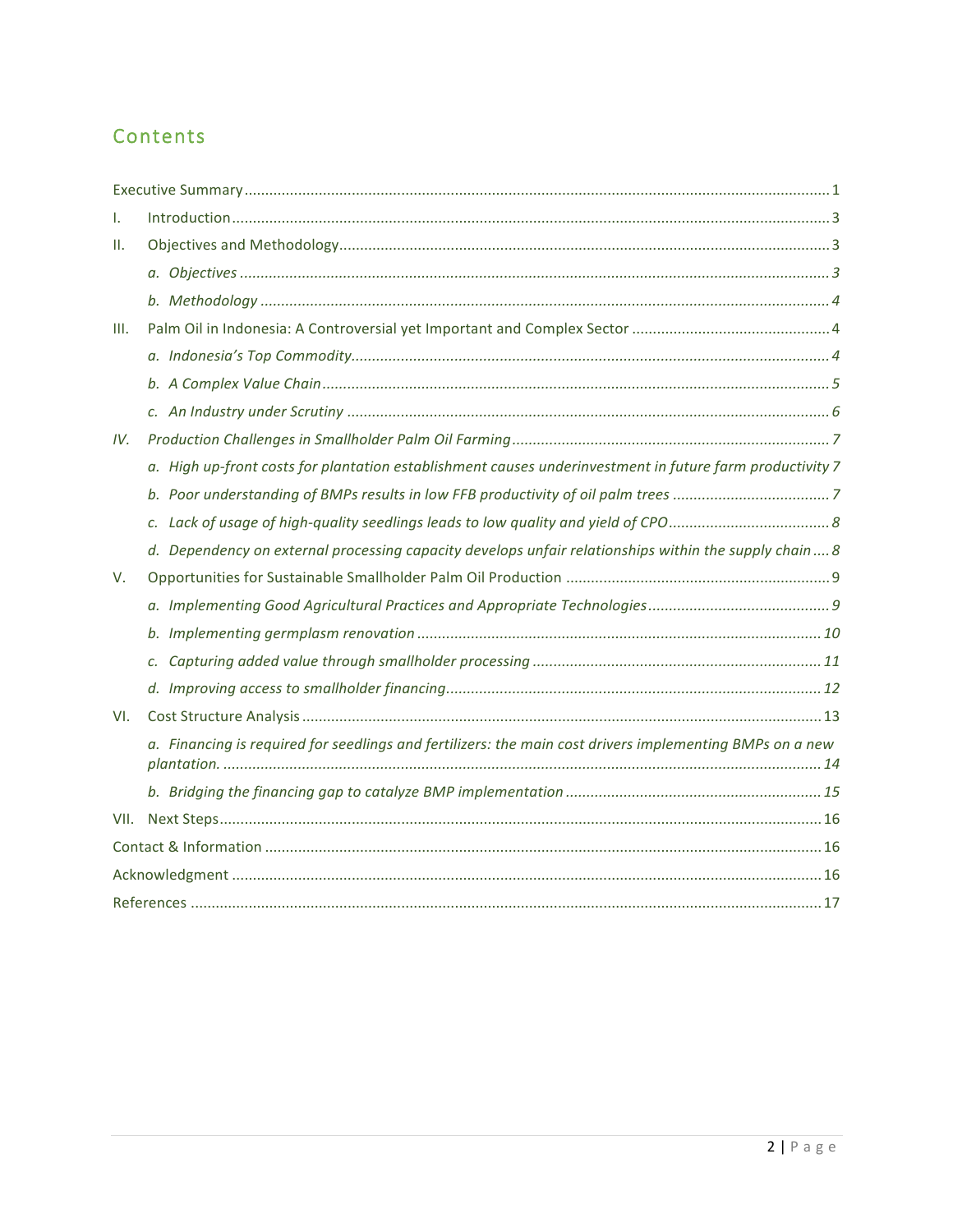### I. Introduction)

The Rainforest Alliance is concerned about the destructive impact of expanding oil palm plantations on the rainforests, particularly in countries like Indonesia, where these plantations are one of the major drivers of deforestation.

In addition to supporting the efforts of the Roundtable on Sustainable Palm Oil (RSPO), the Rainforest Alliance has created its own rigorous, complementary certification system for oil palm plantations, based on the Sustainable Agriculture Network (SAN) standard that puts additional emphasis on biodiversity and forest conservation. Rainforest Alliance certification is a powerful tool to address the urgent environmental and social problems posed by the expansion of oil palm plantations—including the displacement of indigenous peoples, competition between large agribusinesses, and local farmers for water and basic resources, and the impact of mass production on food prices and security.

Because the SAN standard works across a wide range of agro-ecosystems and crops, it has to remain flexible and aimed at contextual problemsolving. As the Rainforest Alliance has begun to work with palm oil producers of all scales, it has begun to explore solutions for issues unique to the development and production of this crop. The focus on this paper, smallholder finance, is but one example of the multiple efforts the Rainforest Alliance has begun in support of developing SANbased responses to the unique challenges of palm oil production.

Beyond certification, the Rainforest Alliance is also implementing capacity-building programs with palm oil companies in Indonesia and other countries to support smallholder palm oil producers with the adoption of BMPs. For example, the Rainforest Alliance is now working to help smallholders achieve SAN certification in both Indonesia and Papua New Guinea by both addressing gaps in practices with the SAN standard and using these opportunities for shared learning and problem solving on scales and technologies appropriate for these producers.

As part of its service offering, the Rainforest Alliance is also exploring opportunities to support smallholder palm-oil producers with sustainable

financing interventions, whether it be through financial literacy training programs, where producers would be taught best record keeping or debt management practices; or through the implementation of access to financing or credit programs in partnership with local financial institutions and investors. In the summer of 2015, the Rainforest Alliance's Sustainable Finance team undertook a comprehensive desk research project on palm oil smallholder finance in Indonesia in order to better inform its technical assistance packages, design its sustainable finance interventions and engage with local stakeholders and financiers.

This report summarizes the main findings and takeaways of this desktop research and lays out next steps for developing and implementing sustainable finance interventions for smallholder palm-oil producers in Indonesia. Section II recapitulates the objectives and the methodology underlying this research paper. Sections III, IV, and V provide an overview of the palm oil sector in Indonesia and the challenges and opportunities faced by smallholder producers in moving toward sustainable palm oil production. Section VI highlights findings from the cost structure analysis conducted by the Rainforest Alliance. Finally, Section VII provides insight on next steps for continuing this work.

### II. Objectives and Methodology

#### a. Objectives)

The primary objectives for the Rainforest Alliance in undertaking this study are:

- 1. To better understand the capacity-building needs of smallholder palm-oil producers in Indonesia and inform the development of appropriate technical assistance packages, including training on best agricultural practices, farm renovation, climate adaptation, financial literacy, business management, and access to financing;
- 2. To understand the financial needs and capacity of smallholders palm-oil producers and to engage with industry stakeholders as well as investors, social lenders, and financial institutions on financing opportunities and challenges in the smallholder palm oil sector;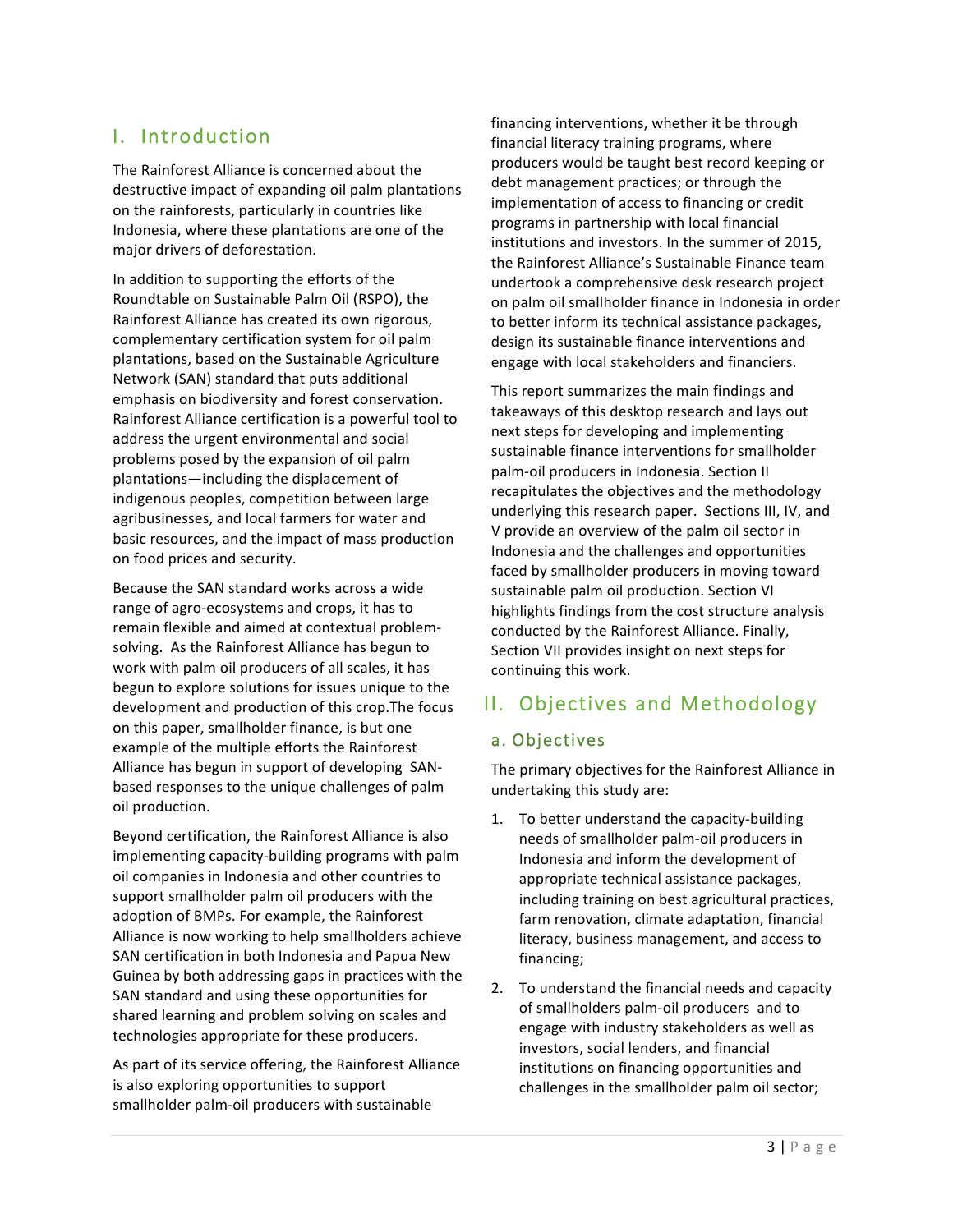3. To facilitate financial innovation and  $-$  when appropriate—smallholder palm oil producers access to financing for palm oil renovation, quality and productivity increases, and livelihood improvements.

Guided by these objectives, this study aimed to answer the following three questions related to independent smallholder palm-oil production in Indonesia:

- 1. What are the main challenges and opportunities for smallholder palm oil producers in Indonesia?
- 2. What are the investments required and key financing needs for smallholder producers to grow sustainable palm oil in Indonesia?
- 3. What are the next steps for the Rainforest Alliance to develop its technical assistance package in Indonesia and to foster smallholder palm oil producers' access to the financing they need to grow sustainable palm oil and improve their livelihood?

### b. Methodology)

The study consisted of three phases of research:

- A literature review of 44 publications from research institutes, technical assistance providers, consulting companies, and industry parties operating in Indonesia.
- Interviews with 11 organizations from the palm oil sector in Indonesia (see acknowledgments).
- Financial modeling and economic and costbenefit analysis based on data collected through the literature review and expert interviews.

### III. Palm Oil in Indonesia: A Controversial yet Important and Complex Sector

### a. Indonesia's Top Commodity

Oil palms are grown in the world's major tropical rainforests along the equator (Poku, 2002). Originally a West African crop, oil palm was first introduced to Indonesia's Sumatra region by the Dutch in the colonial-era 1850s (Setiadi, 2015). Sumatra now accounts for 65 percent of Indonesia's palm oil production (Rianto, 2010) (see Figure 1).



As or 2007, indonesia has surpassed malaysia as the world's largest palm oil producer (USDA Foreign Agricultural Service, 2007), thanks to its ideal growing conditions, abundant land, and cheap labor (IFC, 2013). The country now produces an average 28.5 million tons of palm oil per year—which amounts to more than 50 percent of the world's supply (AidEnvironment, 2014). Its total production has tripled<sup>1</sup> since 2005, growing at an annual rate of 6.7 percent<sup>2</sup> (AidEnvironment, 2014). **Figure 1**: Palm Oil Production in Indonesia. *(Rianto, 2010)* 

Palm oil is one of Indonesia's main commodities, topped only by coal and petroleum (UN Comtrade, 2015). The crop alone generates 6 to 7 percent of Indonesia's  $GDP<sup>3</sup>$  (Roundtable on Sustainable Palm Oil. 2011) and is its most significant export crop, accounting for 8.3 percent of Indonesia's total exports<sup>4</sup> (Observatory of Economic Complexity,  $2015$ ).

The palm oil industry also mobilizes a substantial portion of the Indonesian labor force and involve an estimated 3.7 million people (Roundtable on Sustainable Palm Oil, 2011), including 1.4 million<sup>5</sup> smallholder producers who each cultivate less than three hectares of land (AidEnvironment, 2015). Indonesia's smallholder oil palm farmers represent 7.5 percent of the labor force in Indonesia's agriculture sector (Schuster Institute for

 $1$  In 2005 Indonesia produced 10 million tons (AidEnvironment, 2014)

!!!!!!!!!!!!!!!!!!!!!!!!!!!!!!!!!!!!!!!! !!!!!!!!!!!!!!!!!!!!

 $2$  Average annual growth 2010-2013; based on ISTA Mielke GmbH (2013). Forecasts for 2013.

 $3$  Based on GDP in 2010.

 $4$  Based on a total export value of \$17.617 million (AidEnvironment, 2015).

 $<sup>5</sup>$  AidEnvironment et al. 2013, calculation using total area</sup> managed by smallholders and average size of their plantations.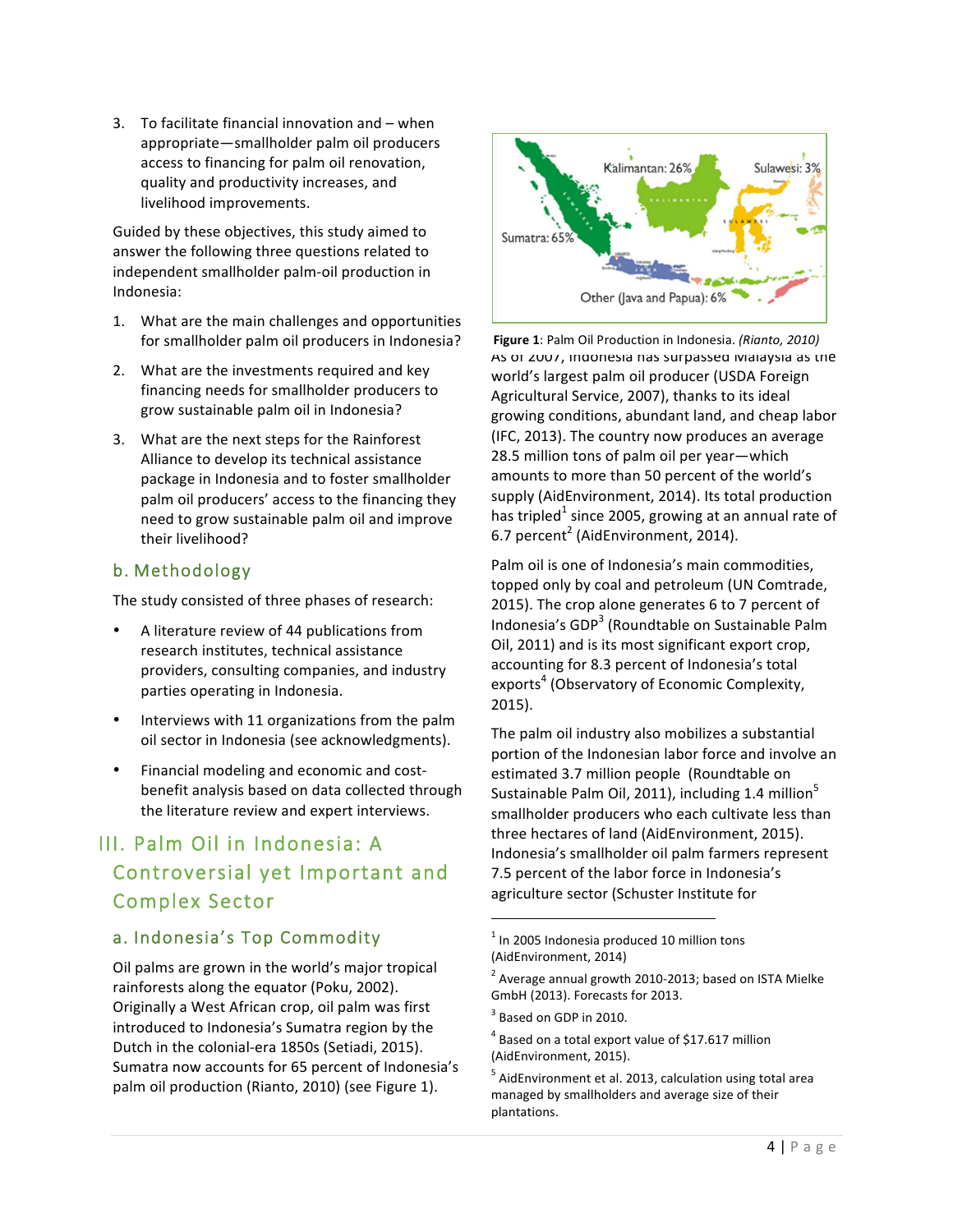Investigative Journalism at Brandeis University,  $2014)^6$ .

### b. A Complex Value Chain

Indonesia's palm oil industry is dominated by large and often vertically integrated plantation companies that manage 58 percent of Indonesia's oil palm plantation area (AidEnvironment, 2015). However, Indonesian law requires that plantation companies allocate 20 percent of their plantation development to smallholder farmers (Hanu, 2015). In addition to corporate plantations, smallholders also cultivate approximately 40 percent of the land not managed by plantation companies, either in cooperation with companies or independently (AidEnvironment, 2015).

The official Indonesian representation of a smallholder farmer is one that does not require the acquisition of a business license (Izin Usaha *Perkebunan untuk Budidaya* or "IUP-B"), which by law is required on holdings of 25 hectares and above. Most oil palm growers with limited access to capital and with labor limited to a family unit; under these conditions, they grow oil palms on much smaller land holdings. For the purpose of this report, we consider smallholder<sup>7</sup> oil palm producers to be those who hold or cultivate less than 3 ha of oil palms. We chose this unit to describe smallholders as primarily producers without ready access to the capital required to support expanded production. This land unit represents the typical production unit for a family-based labor force, with larger land areas requiring the use of hired labor.

Smallholders can be broadly classified as either "independent" or organized in "*plasma-inti* schemes"<sup>8</sup> (where "plasma" refers to the smallholders, and "inti" to the plantation/mill center) around large mills operated by plantation companies.

!!!!!!!!!!!!!!!!!!!!!!!!!!!!!!!!!!!!!!!! !!!!!!!!!!!!!!!!!!!!

Though plasma scheme set-ups may vary, plasma scheme smallholders usually receive land (or have their own land developed by the company), technical support, and financing for agronomic inputs in return for the obligation to sell their harvested fresh fruit bunches (FFB) to the company mill at a discounted price.

On the other hand, independent smallholder farmers sell their FFB to local traders, who then deliver the FFB to local mills for processing. These middlemen have delivery contracts with local mills to bring in a pre-arranged volume of FFB.

Of the 15 million hectares of land allocated to palm oil cultivation in Indonesia, 25 percent is managed by smallholders in plasma schemes, and 17 percent by independent smallholders (AidEnvironment, 2015) (See Figure 3).



Figure 2: Plantation Ownership in Indonesia (data from AidEnvironment, 2015)

Oil palm is a popular cash crop among smallholders because of its  $25 - 30$  year economic lifespan, relatively low labor requirement, and substantial contribution to rural incomes: the average net income of oil palm smallholders is seven times that of farmers growing subsistence food crops (World Growth, 2011). Its yearlong and consistent harvest cycle (AidEnvironment, 2014), where FFB is harvested every  $10 - 14$  days (IFC, 2013), also attracts smallholder farmers who desire a consistent source of income.

Beyond the extension of estates, smallholder palm oil production has been a key factor in the expansion of the palm oil industry in Indonesia. Smallholder oil palm cultivation areas have more than tripled since 2000. Meanwhile, production has increased by 560 percent, reaching 26.9 million tons of CPO in 2011 (AidEnvironment, 2015).

 $6$  Rainforest Alliance, estimation using palm oil labor force and total labor force of agriculture sector.

 $<sup>7</sup>$  The government of Indonesia, however, qualify as "small-</sup> holding" any producer not required to get a business license for the rights to use state lands

 $8$  There are now two main types of plasma-inti schemes in palm, the older Perkebunan Inti Rakyat (PIR) and the newer Pola Kemitraan Melalui Pemanfaatan Kredit Kepada Koperasi Primer untuk Anggotanya (KKPA).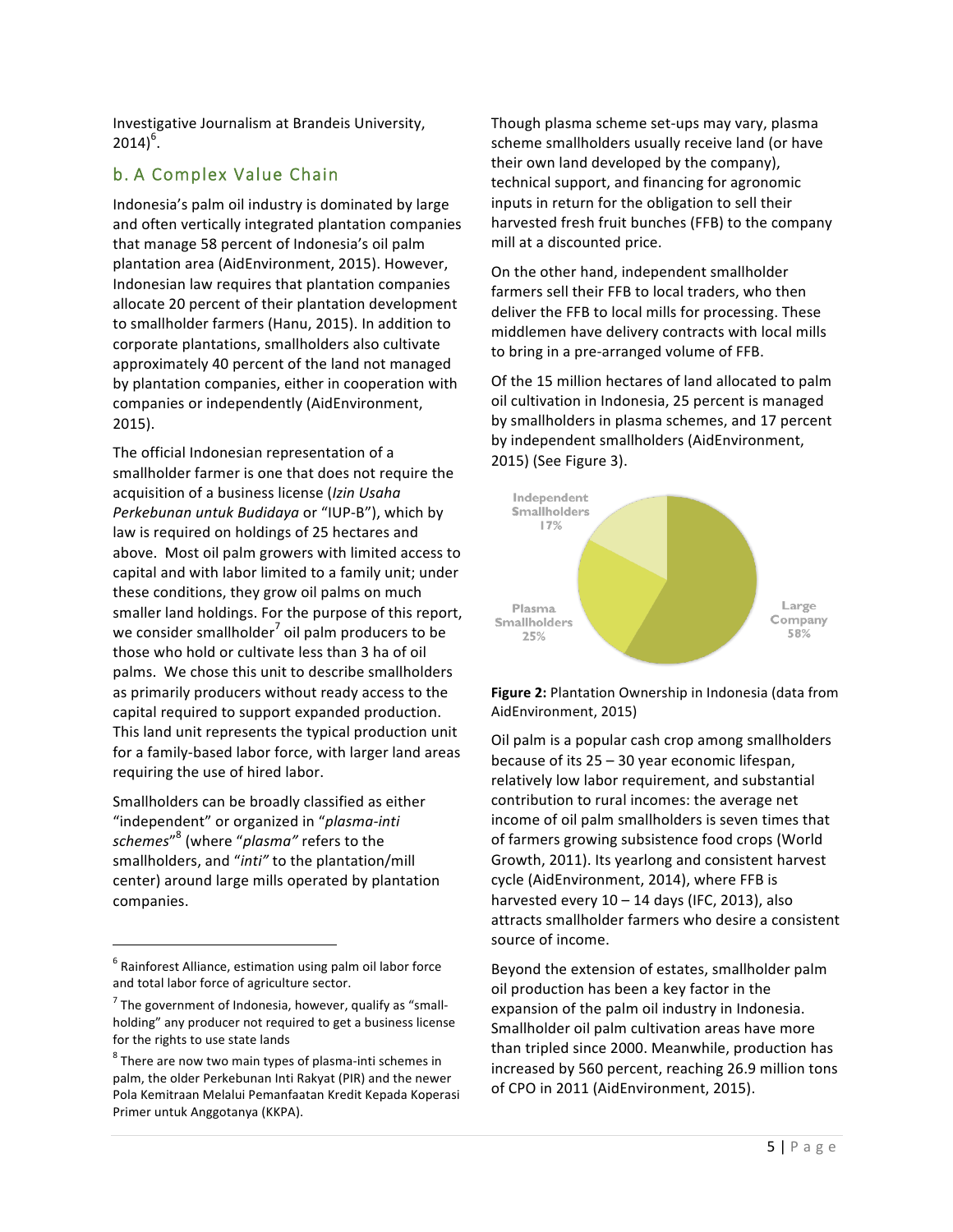"Smallholder": The government of Indonesia defines any producer not required to get a business license for the rights to use state lands as a smallholder farmer. For the purpose of our work we qualify as smallholder a producer holding less than 3 ha of land.

Average FFB produced per year: 13 tons/ha

Potential FFB produced per year: 22 tons/ha

Percentage percent of national export value: 8.3 percent

**Challenges:** Lack of quality seedlings, improper use of fertilizer, lack of technical agronomic understanding and financing for inputs; lack of understanding of pricing policies for FFB at farm gate (AidEnvironment, 2015)

#### **Annual Returns:**

\$960/ha for low yield independent \$2340/ha for high yield independent (World Growth, 2011)

**Figure 3:** Profile of Indonesian Palm Oil Smallholders

#### c. An Industry under Scrutiny

Indonesia's palm oil industry is often criticized for its negative impact on the environment, including deforestation, biodiversity loss, greenhouse gas emissions, and land degradation, in addition to cases of negative social impact on rural communities and exploitive treatment of smallholder farmers.

#### Deforestation+

Indonesia's absolute rate of deforestation is considered among the highest on the planet (Gunarso, Hartoyo, Agus, & Killeen, 2013) with palm oil production being one of the largest drivers along with pulp and paper (Greenpeace International, 2013). In the West Kalimantan region, 75 percent of total deforestation from 2009 to 2011 was attributed to the rapid expansion of logging and palm oil plantations (Greenpeace International, 2013). Between 2000 and 2012, Indonesia lost more than 6 million hectares of its forest, representing 6 percent of its total land area: an area half the size of England (World Resources Institute, 2014).

This deforestation is driven by the growing prevalence of palm oil in the food, chemical,

cosmetics, and biofuel industries (AidEnvironment, 2014): its high productivity per hectare and relatively low production costs makes it cheaper than other vegetable oils (Obidzinski, Lee, Ghazoul, & Koh, 2013). As a result of an 11.6 percent global increase in population and a 5 percent increase in per capita consumption, demand is expected to grow by an additional 28 million tons by 2020 (The World Bank Group, 2011), putting more pressure on native forests.

#### Biodiversity loss & land degradation

Conversion of forest to oil palm plantations endangers the vibrant biodiversity supported by tropical rainforests threatening forest-dependent species (such as orangutans, tigers, elephants, sun bears, etc.), plant species diversity and the economic benefits generated from tropical forests and ecosystem services (carbon retention and regulation of water) (Scientists, 2014) Deforestation also contributes to soil erosion and chemical run-off pollution, particularly if farmers do not have the technical capacity to properly manage pesticides and herbicides (Anderson, 2006).

#### Greenhouse gas emissions

Deforestation due to the conversion of peatlands has made Indonesia the third-largest source of greenhouse gas emissions by some estimates (World Bank, 2007), tailing only behing the US and China. Carbon-rich peatland swamps (where as much as 80 percent or more of the carbon is held below-ground in ancient peat and transformational coal deposits) are critical to water regulation and biodiversity preservation.

#### Exploitative treatment of smallholder farmers+

Finally, the dominance of oil palm plantation companies and mills often results in inequitable benefit-sharing with smallholder communities. In setting up inti-plasma partnerships with communities, palm oil plantation companies may monopolize the most productive land. When developing the plasma estates for smallholders, many palm estates have been accused of delaying their implementation while first prioritizing their

!!!!!!!!!!!!!!!!!!!!!!!!!!!!!!!!!!!!!!!! !!!!!!!!!!!!!!!!!!!!

 $9$  Palm oil produces nearly 10x as much oil as other vegetable oil crops, including soya bean, rapeseed, etc. (CITATION).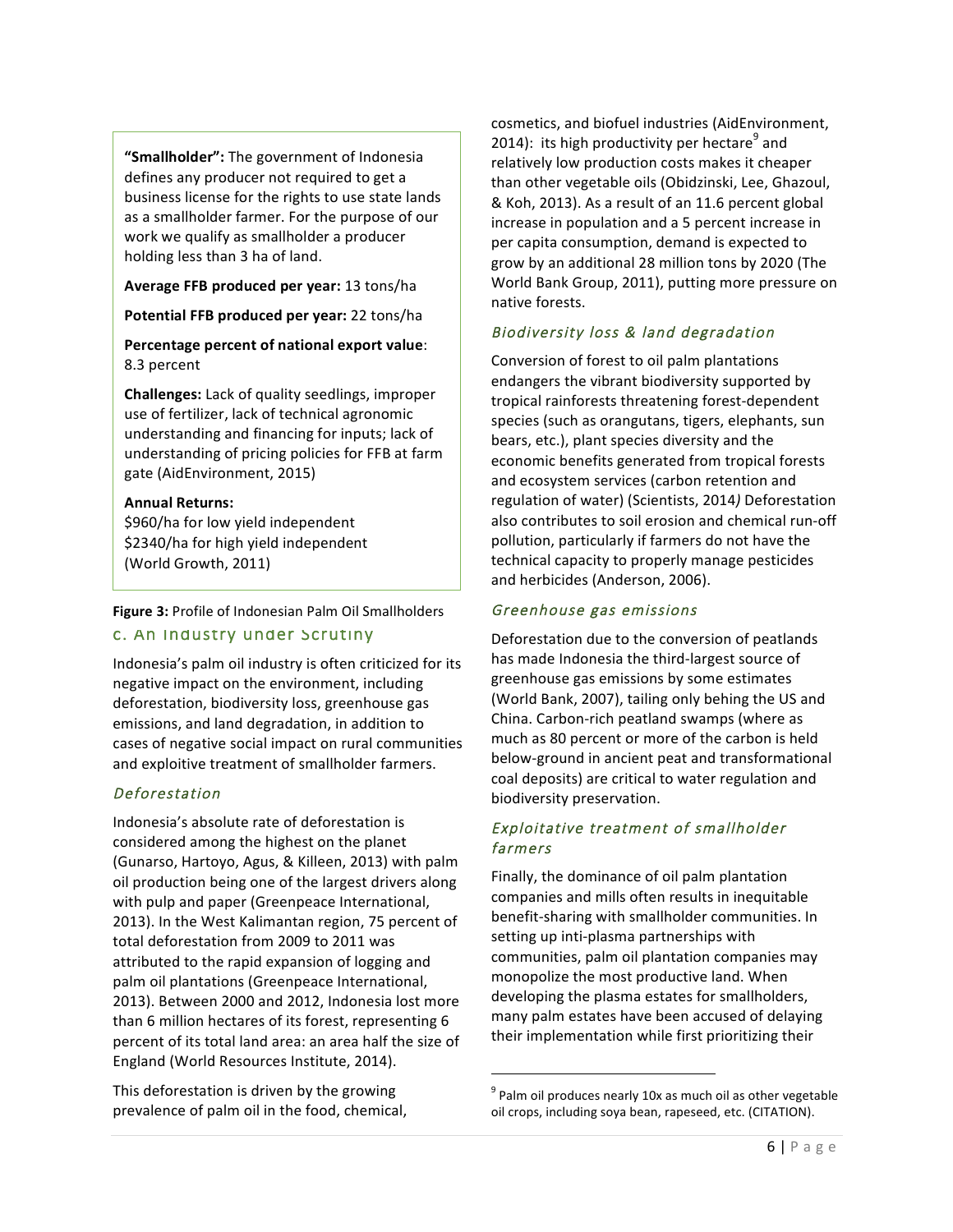own inti estate plantings. Many mills and traders use non-transparent pricing formulas to discount prices paid to farmers for their FFB. In some studies, as few as 10 percent of smallholders are reported to fully understand the quality grading and penalty process at the mill (IFC, 2013).

A lack of clarity regarding land development and pricing reduces trust between farmers, plantations, and mills. Since many smallholders either receive land from the plantation companies or make arrangements to allow the plantation companies to develop their lands in exchange for a share in the form of plasma, this results in less cooperation and less smallholder investment in the long-term productivity of their farm—further complicating the challenges already faced by smallholder farmers.

### IV. Production Challenges in Smallholder Palm Oil Farming

Indonesia's smallholder palm oil farms suffer from a self-perpetuating cycle of lack of financing, underinvestment, low yields, and low income. The challenges that ultimately drive down smallholder yield and income include: 1) high plantation establishment and upfront investment cost; 2) poor understanding of good agricultural practices; 3) smallholders' lack of usage of high-quality seedlings; and 4) dependency on external processing capacity.

### a. High up-front costs for plantation establishment causes underinvestment in future farm productivity

Underinvestment in Indonesia's smallholder palm oil industry is driven by the high cost of plantation establishment. This includes costs such as clearing land without the use of fire, and in learning about and investing in BMPs, including maintaining legume cover crops to prevent weed growth and soil management to promote optimum oil palm growth.

With limited funds and a lack of access to knowledge of BMPs and appropriate technologies (AT), many farmers are unable to implement best practices. The access to technology and information represents a minor disjunction, considering that farmers have already invested in the high cost of necessary land clearing and seedling purchases. Yet without knowledge of BMPs and AT management opportunities, farmers are likely setting themselves

up for low yields for the entirety of their palm plantation's rotation of 25 to 30 years.

Oil palm trees typically require 3-4 years to mature before they are able to yield fruits and provide farmers with financial returns. This challenges smallholders who must sustain the plantation establishment cost and maintain the farm with proper amounts and application of agronomic inputs. It is noteworthy that the first few years are crucial to the oil palm's future productivity. Use of BMPs and AT may significantly reduce this nonincome period. Some studies show that proper management of soil and weed competition, when combined with optimum planting materials, can reduce the time needed for production to commence by at least a year, and more quickly reach optimum levels (Orrell 2015).

### b. Poor understanding of BMPs results in low FFB productivity of oil palm trees)

Indonesian smallholder farmers overall produce on average 40 percent fewer tons of FFB per hectare compared to company plantations (IFC, 2013). Because palm oil is a lucrative industry, it has attracted many smallholders who are new to the crop and have limited knowledge of proper palm oil cultivation techniques. One result of the many resource-limited newcomers to palm cultivation is that their lack of a more nuanced understanding of oil palm agronomics and optimum production systems results in less-than optimum results.

As with any other crops, the optimal usage of agronomic inputs such as fertilizers and pesticides is critical to developing the most efficient economic and biological potentials of oil palm plantations (Indonesian Palm Oil Smallholders Union (SPKS), 2013). Without fully understanding the importance of these inputs, the means of monitoring their use, the best application methods, and other associated tasks related to stewardship and good business practices, many smallholder farmers are unable to fully capitalize in their investments.

For example, many farmers may use less of and/or the wrong formulations of fertilizer in the crucial first few years of oil palm development. This has been shown to have carry-on effects, leading to low yields through the tree's lifetime (Orrell 2015).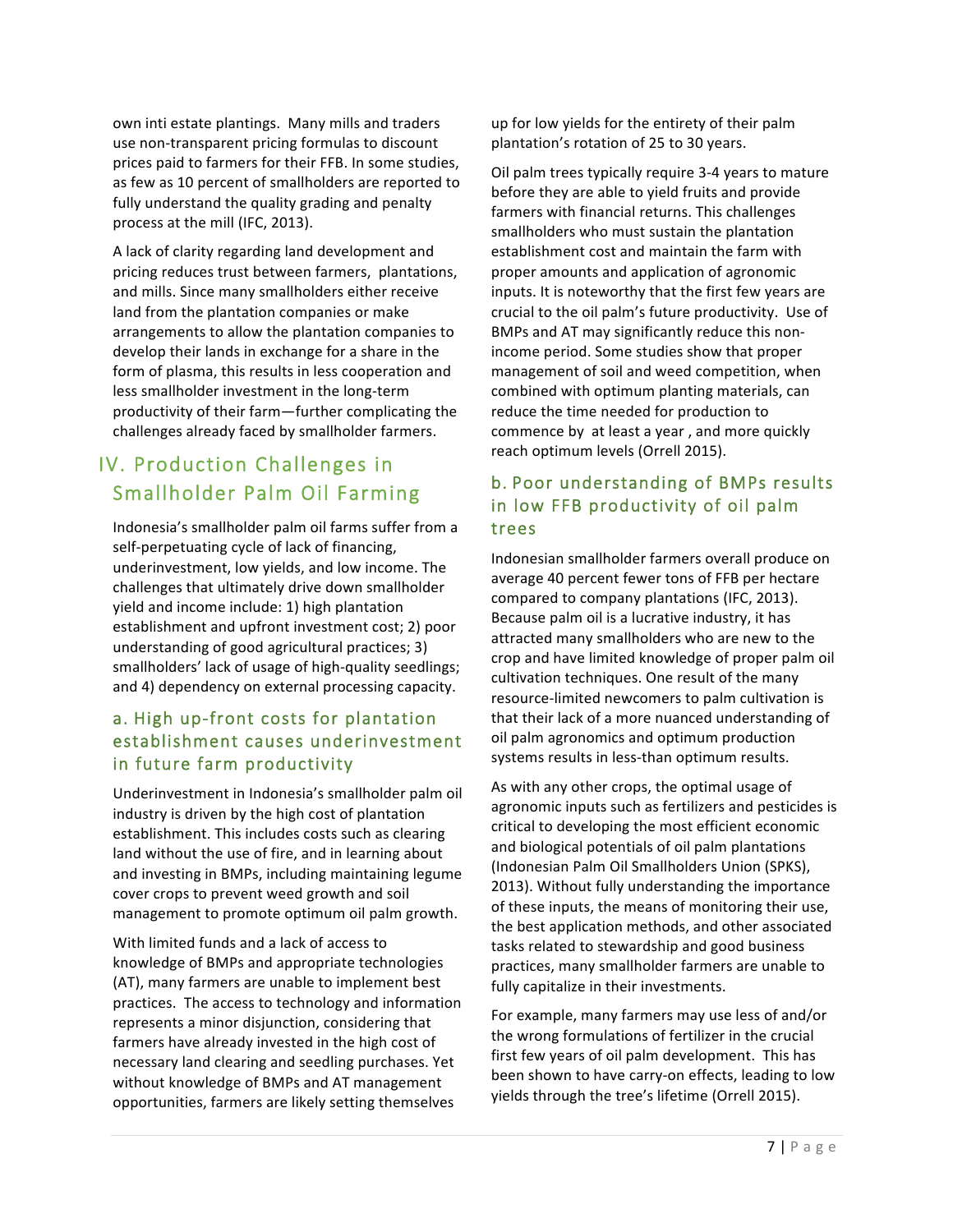Conversely, using optimum fertilizer formulations, volumes, and appropriate application methods and timing could increase production by 1.5 tons of FFB/ha, an increase of nearly 150 percent (IFC, 2013). Palm farmers, like other adaptors of innovations, are heavily weighted towards lateadapting, risk-averse groups. Studies have shown that smallholder plantations do not catch up to good practice scenarios on average until year 16, after most of the productive phase in a oil palm's life cycle has passed (IFC, 2013).

Farmers overall tend to be risk-averse and resistant to innovations as their overall wealth and access to capital lessens (Rogers 2003). Palm smallholders are also likely to be risk averse because of a lack of sound, comprehensive information, and because of the lack the financial means and access to credit to purchase the agronomic inputs necessary to maximize FFB production. These financial and agronomic understanding gaps hurt smallholder FFB productivity and CPO yield.

### c. Lack of usage of high-quality seedlings leads to low quality and vield of CPO

High-quality hybrid seeds are one of the biggest upfront, carried-over costs for smallholders when establishing a plantation. Moreover, they are an investment that directly impacts future fruit productivity and CPO quality and yield more dramatically than any other single factor (Orrell 2015).

Oil palm fruits are classified into in two or more subspecies. In breeding programs, the varieties, *Dura* and Pisifera are the two most important types. The recommended planting germplasm, produced in a number of plant breeding programs, is a hybrid of the two varieties generically referred to as *Tenera*, which produces larger-fleshed fruit with a resulting higher CPO oil yields. Many farmers are unable to access or pay for high-quality *Tenera* seedlings from certified nurseries, research institutes, and oil palm plantation companies that supply quality seeds, substituting open-pollinated seedlings of unknown provenance (IFC, 2013). IFC found that 78 percent of smallholders are unaware of the origin of their seeds (IFC, 2013). Often, a farmer will believe he is paying for a hybrid seedling, only to find out a few years later once the oil palm tree has started

producing that CPO yields are low because the seeds were low-quality non-hybrid varieties (IFC, 2013).

The lack of usage of high-quality hybrid seedlings remains a major issue among smallholders in Indonesia. Studies show that at least 20 percent of independent smallholder farmers are not using the high-yield hybrid seeds (IFC, 2013); some studies show higher use of inferior open-pollinated seedlings with estimates that up to 60 percent of smallholder farms are contaminated with nonhybrid seeds (Arif, 2014). The reasons cited for this non-usage of superior germplasm of lack of transparency from seed suppliers who falsify seed sources, and general limited access to a certified seedling supply.

Because mill gate prices paid for FFB are calculated based on weight and quality of fresh fruit bunches, mills will typically penalize fruit of the low CPO yield varieties by discounting prices from the government-mandated base price paid to farmers for these fruits. Traders reflect these discounts into the farm gate prices paid to farmers. This limits farmer revenue and income, and lessens farmer ability to reinvest in their farms.

### d. Dependency on external processing capacity develops unfair relationships within the supply chain

Another issue that complicates preserving CPO quality and yield is that palm oil fruits are highly perishable. Ideally, the FFB must be processed at a mill within 24-48 hours of harvest before it overripens. Overripe FFBs build up free fatty acids that reduce the quality of the processed CPO.

Immediate processing needs raise supply chain challenges, especially in underdeveloped palm oil production areas such as the Riau, Kalimantan, Jambi, and West and South Sumatera regions (Indonesian Palm Oil Smallholders Union (SPKS), 2013), where there is often supply asymmetry between fruit production volume and nearby processing capacity. Generally, a farm must be within 50 kilometers in order to reach a mill in time for processing, but smallholder farmers in more remote areas must ship FFB up to 100 km to reach the nearest mill.

Poor road infrastructures and long lines at the mill gates can cause further delays in fruit delivery.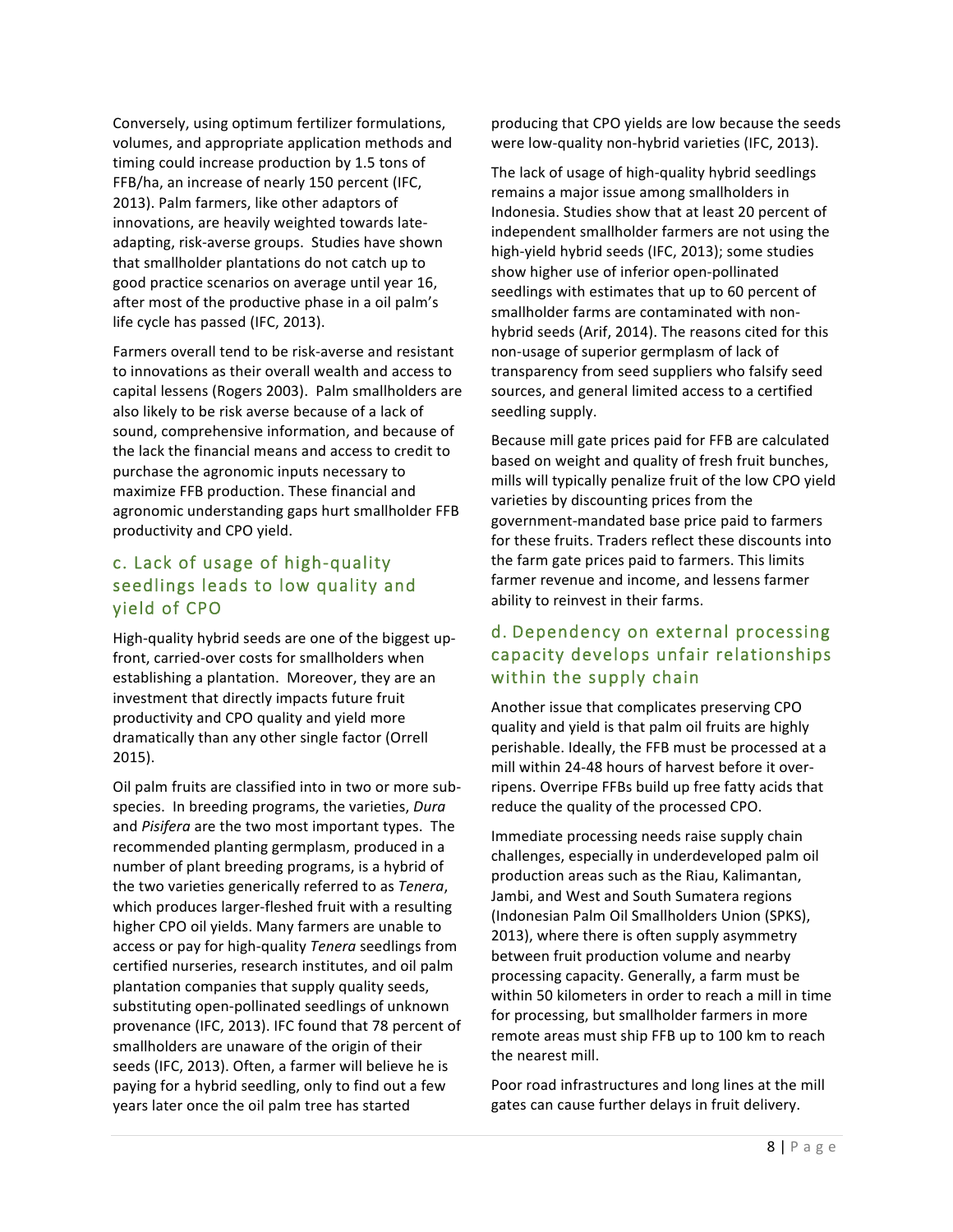According to the IFC, 30 percent of all smallholders' FFB take 8 hours or more to reach a mill in the wet season (International Finance Corporation, 2013).

This is an issue for one in three smallholders, especially independent smallholders who do not have connections to mills (IFC, 2013). Independent smallholders are typically dependent on traders to buy their FFB and deliver it to a mill before the fruit over-ripens. There are normally limited number of traders involved in the business of purchasing FFB from independent farmers, and traders often operate territorially, leading to a de-facto monopoly. Traders thus hold supply chain information over farmers desperate to offload their fruit and receive immediate payment before spoilage occurs (IFC, 2013). Smallholders generally have no clear idea of the selling price for their FFB: average prices per case can be between 5 percent to 36 percent lower than the K-index price calculation $^{10}$  (IFC, 2013; Maryadi, 2004).

Additionally, traders generally enjoy negotiating strength against producers because many independent smallholders rely on traders for input financing. When in need of immediate capital, smallholders will often offload their FFB to these traders despite the sometimes exploitatively low prices offered by traders, resulting in low incomes that restrict future investment capability (IFC, 2013).

Asymmetric value chain relationships are also relevant to plasma smallholders: because their FFB price will be discounted to repay input financing if they sell to a tied mill, plasma smallholders sometimes engage in side-selling (referred to as crop shifted) their FFB to other independent mills. Palm companies also refer to leakages – losses from  $theft$  – particularly where their estates border smallholder farms. Such uncooperative activity can strain relationships with the connected plantation companies.

Another asymmetry in the palm oil smallholder farmer and mill/trader relationship is that the

!!!!!!!!!!!!!!!!!!!!!!!!!!!!!!!!!!!!!!!! !!!!!!!!!!!!!!!!!!!!

plantations often control land distribution to the smallholders. Land ownership sometimes remains inconclusively defined, without contracts and titles, so farmers are not incentivized to invest in the longterm productivity of the land.

The result of these issues shows in the sharp difference between smallholder farmers' yields and the potential productivity of a farm under the full expression of good agricultural practices. Smallholder farmers with low levels of inputs will only reap half of potential yield: smallholders currently only produce a reported average of just 13.1 tons of FFB per hectare cultivated, as compared to potential yields of 22 - 28 tons per hectare under similar site conditions on corporate estates (AidEnvironment, 2015).

As a result of the aforementioned conditions, smallholder farmers remain in a cycle of low productivity, low yields, low income, and low investment, which is further complicated by the smallholders' lack of negotiating power within a complex value chain.

### V. Opportunities for Sustainable Smallholder Palm Oil Production

Indonesia's smallholder palm oil sector invites productivity improvements that could transform land-use practices and provide an opportunity to minimize deforestation, conserve biodiversity, and support sustainable livelihoods.

The Rainforest Alliance recognizes three opportunities to respond to the challenges faced by smallholders: 1) implementation of BMPs and AT; 2) where appropriate to the plantation cycle stage and current germplasm, the renovation of farms with hybrid seedlings, and 3) the capture of added value through processing at the smallholder level. Supporting the farmers through these three approaches in combination with linking them to finance will ultimately lead to productivity, yield, and income improvements.

### a. Implementing Good Agricultural Practices and Appropriate **Technologies**

Training smallholder farmers in implementing BMPs could lead to a doubling in FFB productivity

 $10$  The index, as stated in the ministry decree letter, consists of several components  $-$  FOB price of crude palm oil, tax costs, marketing costs, transportation costs to the exporting board, conversion, FFB average price, percentage of selling volume, processing costs, depreciation, FFB value at processor weighting scale, administration costs, and TBS value at manufacturer (Maryadi, 2004).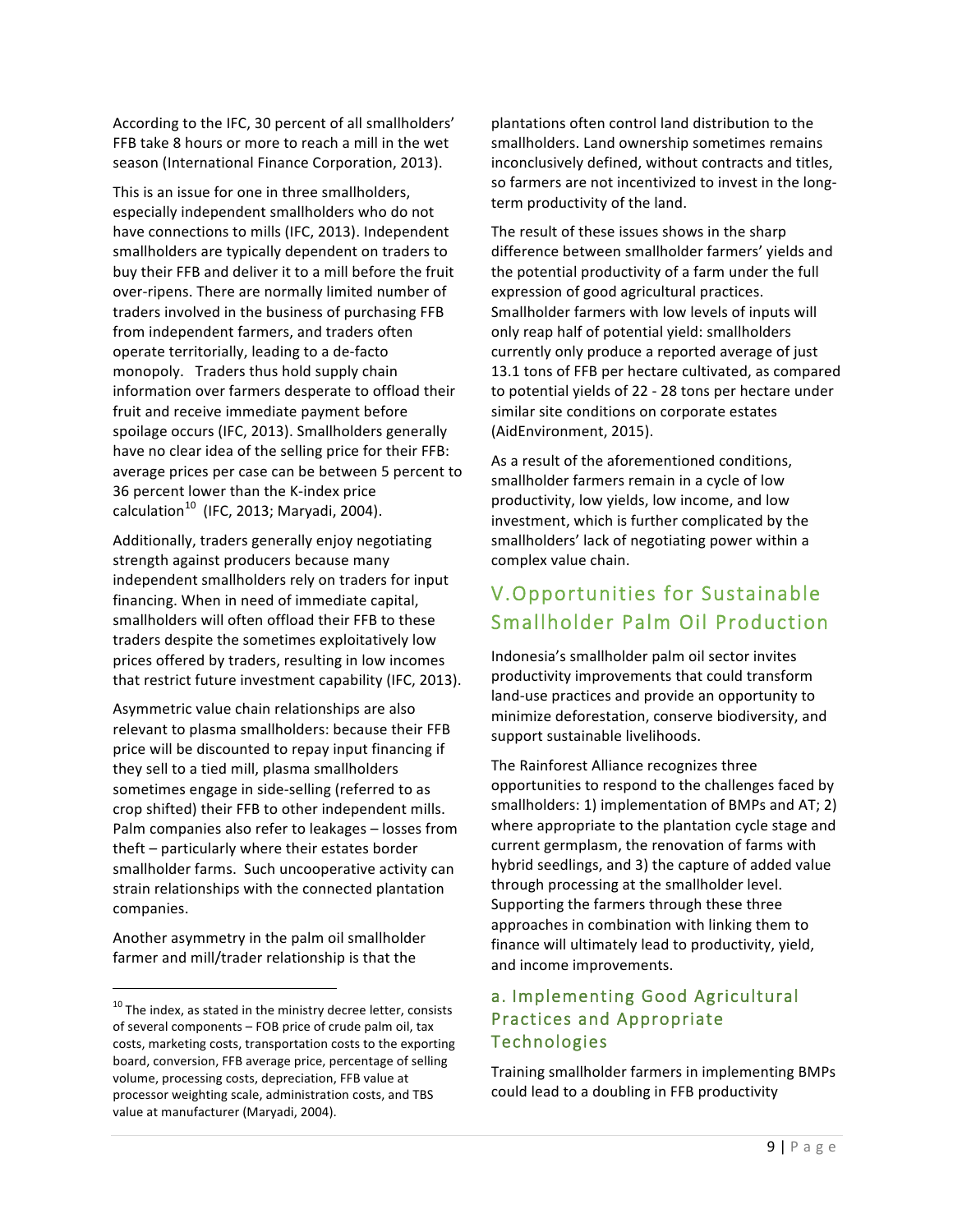(AidEnvironment, 2015). Two key areas where farmers often lack agronomic understanding are soil management and integrated pest management approaches.

Proper soil management allows farmers to refine their approach to fertilizer usage and application to ensure that enough of the correct formulation of fertilizer is being applied when fertilizer would be most effective. For smallholders, this often means applying more fertilizer prior to the tree's first year of harvest in order to reach maximum tree productivity. For smallholders who apply too much fertilizer, this refined approach could help them reduce unnecessary costs. The use of nitrogenfixing groundcovers and of wind-rowing palm leaves would also contribute to overall soil fertility and moisture conservation.

An integrated pest management (IPM) approach could involve benefits from intercropping of a legume cover crop with new oil palm planting in order to prevent weeds from growing, as well as add a source of revenue. This would reduce the amount of chemical herbicides or weeding labor needed to control weed overgrowth on oil palm plantations. Additional use of IPM involves a robust field scouting approach, and the use of inexpensive pheromone traps to both detect and to mass-trap pests such as rhinoceros beetles, thus allowing a more judicious and targeted use of insecticides.

Once the oil palm trees are taller and more mature, introducing cattle as a natural weeding mechanism could also be effective, as long as farmers are already familiar with raising cattle and as long as the oil palm trees are tall enough that the cattle are unable to reach its fronds and will instead graze on unwanted weeds.

Additionally, BMPs include better plantation clearing processes as opposed to current practices of using fire to destroy forest and develop peatland, while plantations already on peatlands could be better managed through a system of integrated water management.

In addition to agronomic BMP approaches, a series of efforts to improve the basic effectiveness of farmers would benefit from both learning from farmers' own solutions through the Farmer Field Schools (FFS) approach and through linking farmer groups with university and industry researchers

interested in solving small-scale farmer issues. Examples of this would be the development of better harvest methods to reduce fruit bruising, more efficient forwarding methods of fruit from plantations to collection stations, or the development of lighter, more bearable Personal Protection Equipment (PPE) appropriate to the conditions faced by palm smallholders. The Rainforest Alliance has numerous examples of using this process to bring AT solutions to farmers in other crops including coffee, tea, cocoa, and bananas.

Further discussion of BMPs and AT procedures are outlined in the Sustainable Agriculture Network (SAN) and Roundtable on Sustainable Palm Oil (RSPO) principles and criteria.

### b. Implementing germplasm renovation)

Many smallholder farms remain unable to access high-quality hybrid seedlings when planting there palm oil plantation in the first place and continue to suffer from low FFB and CPO yields. Renovating these farms with high-quality hybrid seedlings in addition to implementing BMPs could result in higher incomes due to better CPO yields.

Most importantly, many palm oil plantation are aging and are not renovated in a timely fashion. Most smallholder farmers are reluctant to replant palm oil trees at the end of their productive economic life cycle (Indonesian Palm Oil Smallholders Union (SPKS), 2013). Often, these trees can grow to be taller than 12 meters by year 15 (Bonneau, Field Agronomist, 2015), by which point the fruit is more difficult to reach and thus more costly to harvest (Indonesian Palm Oil Smallholders Union (SPKS), 2013). IDH estimates that around 10 percent of independent smallholders cultivate plots dominated by over-aged palms that require entire replanting of the plot (Arif, 2014).

Yet many smallholders continue to delay replanting because of the high cost of renovation, as well as the need for long-term financing to cover the gap between replanting and new oil palm fruit production (Arif, 2014). As payback horizons on renovation can take  $8 - 13$  years, including the immature phase (IFC, 2013), many smallholders who lack alternative sources of income are resistant to replanting their farms: 40 percent of independent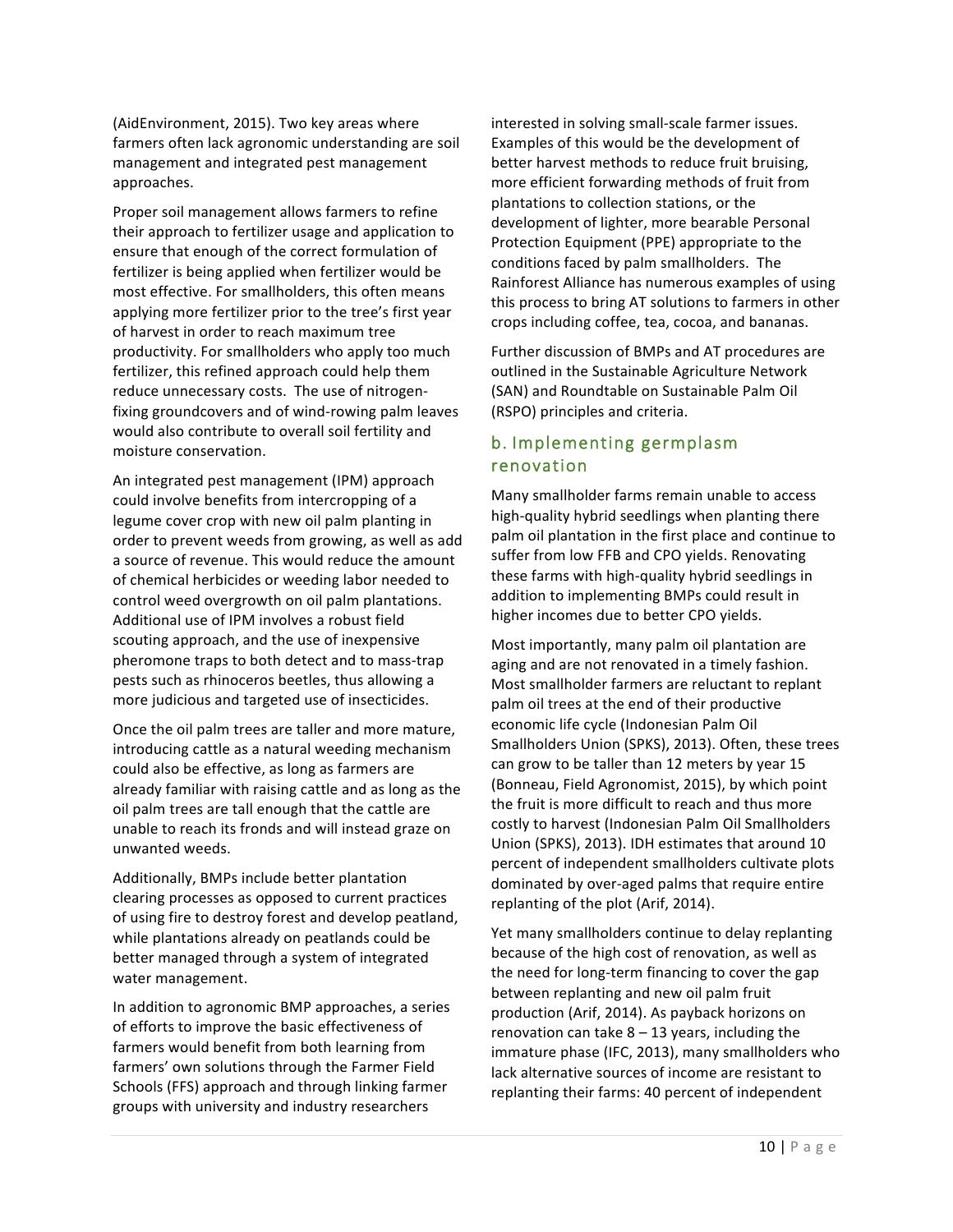smallholders receive 75-100 percent of their household income from oil palm (IFC, 2013).

Implementing BMPs and renovating farms will allow smallholder farmers to intensify production by dramatically improving their FFB yield and CPO yield from a 17 percent oil extraction rate (OER) to 20 percent OER. Better CPO yields would increase the average FFB price per ton from \$109 to \$122 (AidEnvironment, 2015). World Growth estimates that smallholders could reach CPO yields of 6-7 tons of CPO produced per hectare, which doubles the current average of 3.04 tons CPO/ha (World Growth, 2011).

By improving their FFB and CPO yields, smallholders will be able to boost their income from an estimated return of \$960/ha for low-yield independent smallholders to \$2340/ha for high-yield independent smallholders (World Growth, 2011) without having to resort to further expansion of their farms through deforestation. AidEnvironment calculates that a conservative estimate of a 2 CPO ton/ha yield increase would result in a reduced need for nearly 2 million hectares of land to be converted into palm oil<sup>11</sup> (Molenaar & Orth, 2010) assuming the right set of policies were implemented to encourage intensification rather than extension.

### c. Capturing added value through smallholder processing

Lastly, independent smallholders – not tied to a mill  $-$  may be able to capture value within the supply chain by processing their own CPO. By investing in smallholder-owned processing facilities, farmers

may be able to overcome current asymmetries between production and company mills, reducing their dependency on external processing facilities and decreasing the risk of not being able to sell their FFB to external mills.

It is estimated that small-scale mills would capture an added \$200 value per metric ton of FFB processed (Levin, 2012). However, these are expensive to operate; they cost between \$90,000 and \$100,000 per hourly metric ton capacity to build. Construction of small-scale mills  $-$  as smaller capacity, lower efficiency versions of the larger (30 tons per hour  $+$ ) –can be made at one-third the cost of those of their state-of-the-art counterparts (Table 1).

Independent small-scale mills already exist in North Sumatra, where they fill local infrastructural gaps when large mills are unavailable (DAI, 2009). Anecdotal evidence suggests that the smallholders in this area are – as a result of the additionally captured value from primary processing  $$ economically much better off than plasma smallholders tied to mills with greater control (AidEnvironment, 2008).

Smallholder-owned small-scale mills may also benefit smallholders by working in logistically challenged areas such as Kalimantan, Sulawesi, and Papua (DAI, 2009), where the larger mills' capacity cannot meet local FFB production capacity due to smaller or more scattered planting areas, or local

Table 1: Information on micro mills, mini mills and conventional mills

|                    | Capacity*<br>(Metric ton<br>CPO output/hr) | Land required**<br>(Ha of FFB<br>production) | <b>Estimated # of</b><br>Smallholders*<br>** | Cost                  |
|--------------------|--------------------------------------------|----------------------------------------------|----------------------------------------------|-----------------------|
| Micro mills        | $1 - 5$ MT                                 | $500 - 2500$                                 | $100 - 500$                                  | $$90,000 - $100,000$  |
| Mini mills         | $5 - 20$ MT                                | $2500 - 6000$                                | $500 - 1000$                                 | \$120,000 - \$280,000 |
| Conventional mills | $30 - 60$ MT                               | $9,000 - 18,000$                             | $1000 - 2000$                                | \$190,000 - \$240,000 |

*\*Source:#*(DAI,!2009) *\*\*Source:#*(Saleh,!2015)*.*

 $***$ Based on Rainforest Alliance assumptions.

!!!!!!!!!!!!!!!!!!!!!!!!!!!!!!!!!!!!!!!! !!!!!!!!!!!!!!!!!!!!

FFB production cannot access the mill because of distance or poor infrastructure.

 $11$  Based on estimates of 3 million ha of smallholder land with average yield of 3 tons CPO/ha.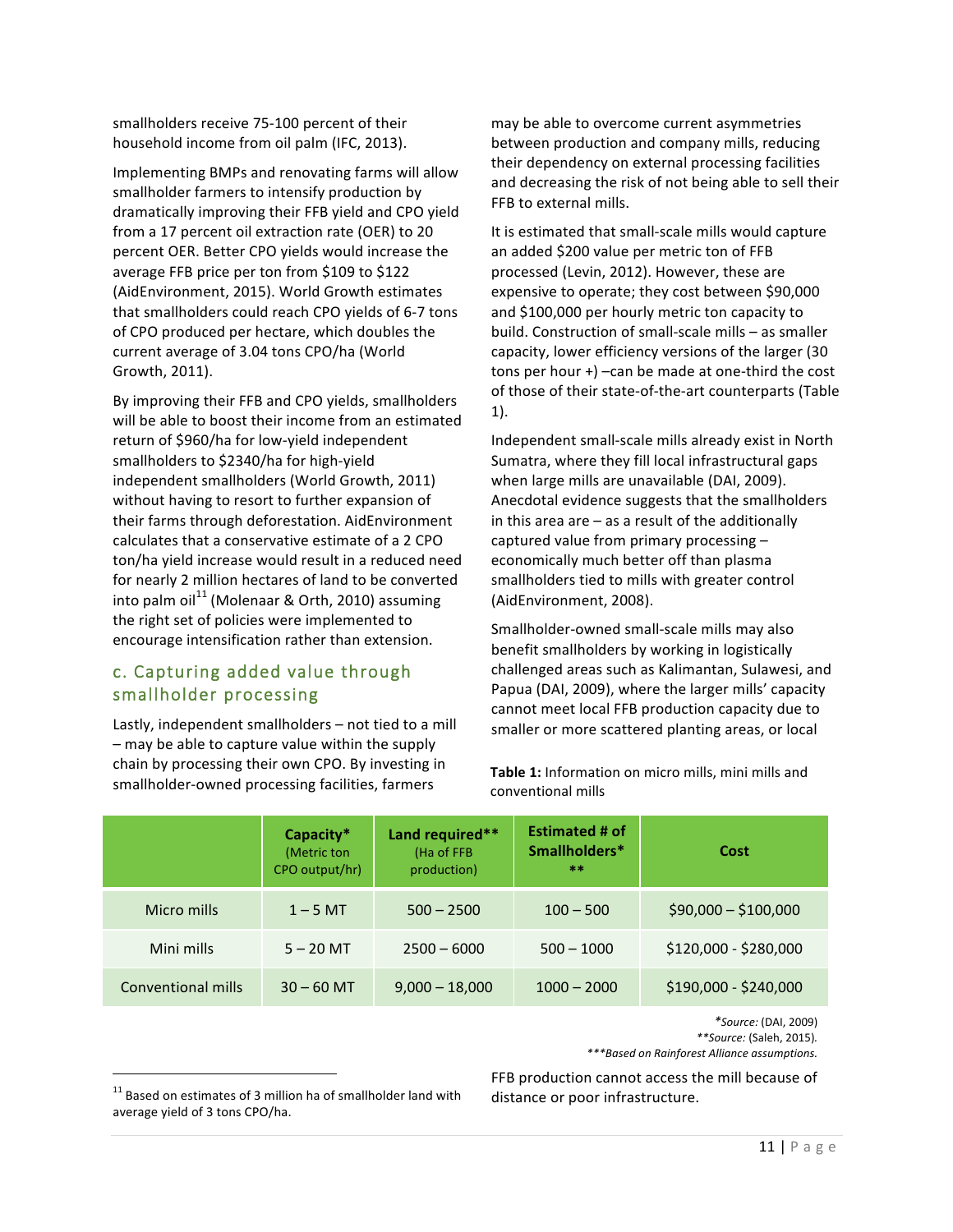Such small-scale mills are more common in West African palm-producing regions, largely because small-scale mills produce lower quality CPO that is often used more for domestic use rather than CPO that will be marketed to refineries and developed into derivative products for export. On the other hand, 60 percent of Indonesia's palm oil is exported (USDA, 2014), 16 percent is used in the domestic food industry, and 12 percent is used in biodiesel production (USDA, 2015). By the year 2020, 23 million of the projected 30 million tons of palm oil produced by Indonesia will be exported (World Growth, 2011).

Common challenges that small-scale mills need to overcome include those posed by inefficient economies of scale and the lack of the technological inputs necessary to properly store, purify, and filter the processed CPO to be sold to local intermediaries, processors, and exporters. Unless an area proposed for a mini-mill area lacks sufficient post-processing bulking and shipping infrastructure, it is difficult to integrate a small-scale mill into the existing supply chain. It is important to understand that the development of smallholder-owned mills without downstream capacity for bulking stations and shipping terminals poses a risk of shifting the negotiating position from smallholder producers and traders to smallholders and larger mills, as the small-scale mill would need to sell its output for consolidation, rather than directly to manufacturers and exporters.

Introducing small-scale processing to Indonesia is still a relatively new idea, but there have been a few examples of successful mills where smallholders were shareholders, which strengthened their bargaining position (Hanu, 2015). SPKS, a smallholders' union operating across Indonesia, has also presented to financial institutions on the possibility of organizing smallholders and financing investment of a mill, which was received well (Saleh,  $2015$ ).

Other possibilities to consider further developing include small-scale biofuel processing and cost savings (DAI, 2009), or further capturing value through vertical integration of a smallholder-owned seedling nursery (Saleh, 2015).

### d. Improving access to smallholder financing)

As highlighted above, supporting smallholder palm oil producers with the implementation of BMPs and AT, germplasm renovation and processing require the mobilization of short-term and long-term finance to pay for the input, services and infrastructures implied by such activities.

While there are some financing options available to independent smallholders, smallholders who are not tied to company plantations rarely have adequate access to financing for inputs, plantation establishment or replantation. In a survey, the IFC found that only 16 percent of independent smallholders received loans for plantation development (IFC, 2013). Sources of financing for independent smallholders included banks (60 percent), credit unions (13 percent), and cooperatives (9 percent) (IFC, 2013).

Independent smallholders are generally unable to work with formal financial institutions to receive credit: their financing requirements are often too small for banks and too big for microfinance organizations. Often, smallholders are not considered as "credit worthy"; they lack credit history or "hard value" collateral, such as a land certificate (IFC, 2013). Additionally, farmers present high repayment and default risks. For example without proper farm management practices in place, it can take smallholders much longer than the expected 5-10 years to pay back a plantation establishment loan (IFC, 2013).

Short-term on-farm financing needed by smallholders may include fertilizers, labor costs for maintenance or harvesting or FFB transportation costs (IFC, 2013). Mid-term and long-term investments may include investments in land ownership certificates that could be used as collateral in the future, rehabilitation, and renovation of farms (IFC, 2013) or processing infrastructures and activities.

Without access to finance, smallholders often have difficulties sourcing the right seedlings and inputs needed to for oil palm cultivation. While they may obtain subsidized seedlings and fertilizer from the government and local authorities, these subsidies are often limited by quotas, forcing smallholders to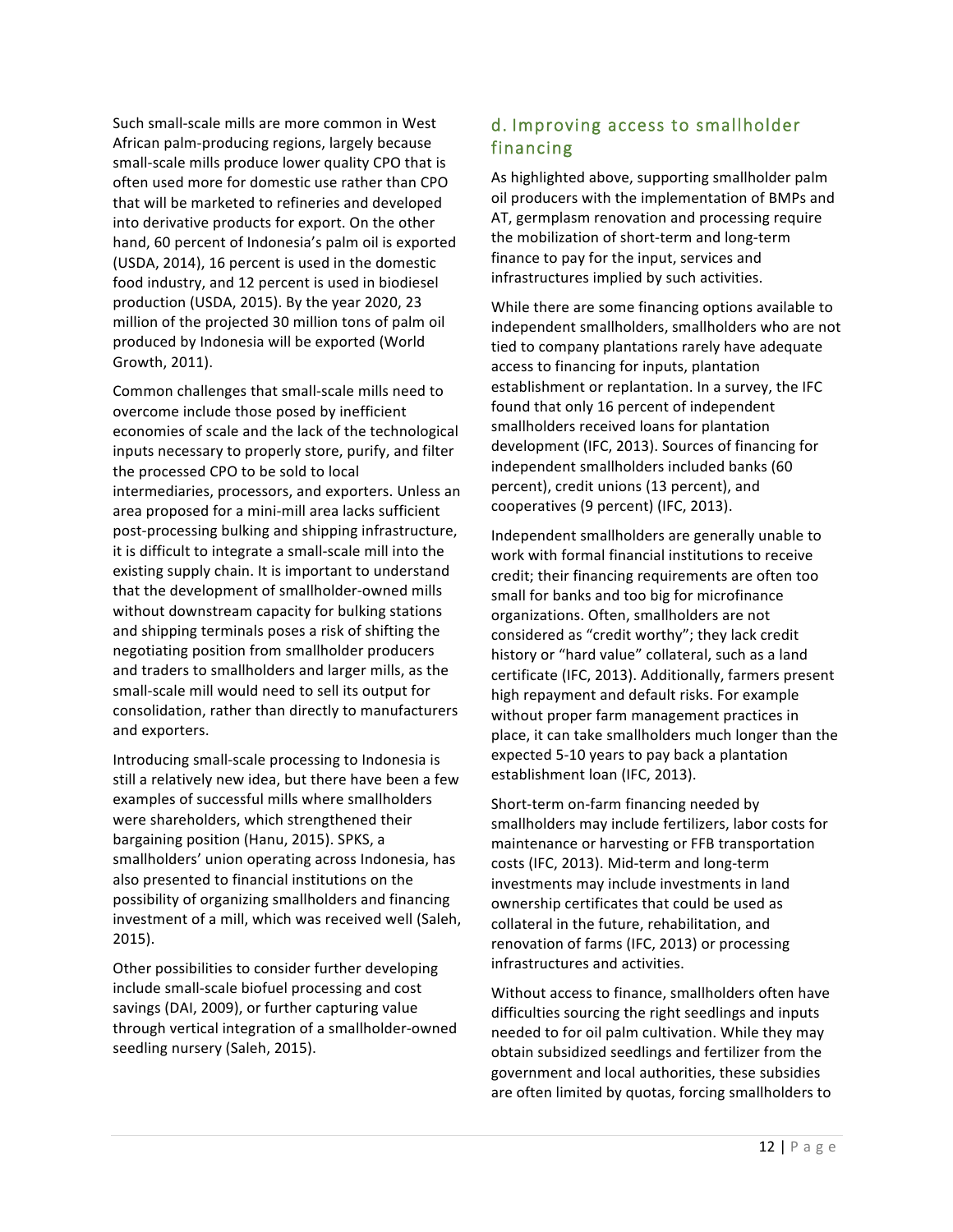deal with the difficulty of sourcing their own certified quality seedlings. Without initial investment capital, farmers may choose to purchase cheaper seedlings that dampen their farm's productivity for the entire 25-year life cycle (IFC, 2013).

Similarly, smallholders who are unable to access fertilizer through subsidies must instead purchase fertilizer from middlemen in a long distribution chain that often inflates original fertilizer prices (IFC, 2013). For this reason, after plantation establishment, fertilizers become one of the biggest operational costs in oil palm cultivation, averaging about 74 percent of field costs (IFC, 2013).

Promoting access to financing for smallholder palm oil producers is critical to unlocking smallholders' access to quality seedling and inputs and to support sustainable palm oil production. Organized groups would also benefit from access to financing to help smallholders better manage their production as well as potentially invest in processing facilities and support post-harvest shipping.

### VI. Cost Structure Analysis

Providing smallholders with technical assistance in combination with financing for BMPs implementation, renovation and/or smallholder processing are avenues to bridge the lack of knowledge and finance that causes a significant yield gap on most smallholder farms. Such an approach would not only benefit farmers, but also contribute to achieving greater sustainability in palm oil.

To determine current financing needs, the Rainforest Alliance conducted a preliminary deskbased analysis of the costs involved with implementing and maintaining a smallholder oil palm plantation; based on cost information received from SPKS and CIFOR.

The Rainforest Alliance identified two scenarios<sup>12</sup> to describe a smallholder's costs depending on the practices implemented and the level of inputs applied (Molenaar & Orth, 2010):

!!!!!!!!!!!!!!!!!!!!!!!!!!!!!!!!!!!!!!!! !!!!!!!!!!!!!!!!!!!!

- 1. "Best Management Practices" (BMPs) scenario reflecting highest sustainability standards and
- 2. "Low Input" scenario reflecting poor agronomic practices with limited input usage (see tables below).

| <b>INPUT USAGE</b>                                       |                                           |  |  |  |
|----------------------------------------------------------|-------------------------------------------|--|--|--|
| <b>BMPs Scenario</b>                                     | <b>Low-Input Scenario</b>                 |  |  |  |
| <b>Seedlings</b>                                         |                                           |  |  |  |
| High quality hybrid<br>seed used                         | Non-hybrid seed used                      |  |  |  |
| <b>Fertilizer</b>                                        |                                           |  |  |  |
| Fertilizer applied at<br>recommended rates<br>and times  | No fertilizer applied                     |  |  |  |
| <b>Pest and disease control</b>                          |                                           |  |  |  |
| Pests, particularly rats,<br>and diseases controlled     | No effort to control<br>pests or diseases |  |  |  |
| <b>Herbicides</b>                                        |                                           |  |  |  |
| No herbicide used; rely<br>on LCC and weeding<br>instead | Some herbicide used                       |  |  |  |

| <b>AGRONOMIC PRACTICES</b>                                                                               |                                                                                              |  |  |  |
|----------------------------------------------------------------------------------------------------------|----------------------------------------------------------------------------------------------|--|--|--|
| <b>BMPs Scenario</b>                                                                                     | <b>Low-Input Scenario</b>                                                                    |  |  |  |
| Correct seed planting                                                                                    |                                                                                              |  |  |  |
| Palms planted at<br>correct age and to<br>correct depth                                                  | Poor palm planting<br>standards, severe<br>transplanting shock and<br>delayed growth         |  |  |  |
| <b>Plant consolidation</b>                                                                               |                                                                                              |  |  |  |
| Plants are consolidated<br>to permit rapid root<br>growth                                                | Poor palm planting<br>standards, severe<br>transplanting shock and<br>delayed growth         |  |  |  |
| Weeding                                                                                                  |                                                                                              |  |  |  |
| Inter-row vegetation<br>controlled and LCC<br>encouraged. Palm<br>circles completely<br>cleared of weeds | Little attempt to control<br>weeds in immature<br>areas. No effort made to<br>clear circles. |  |  |  |
| Pruning                                                                                                  |                                                                                              |  |  |  |

 $12$  Based on AidEnvironment report (Molenaar & Orth, 2010) and RA assumptions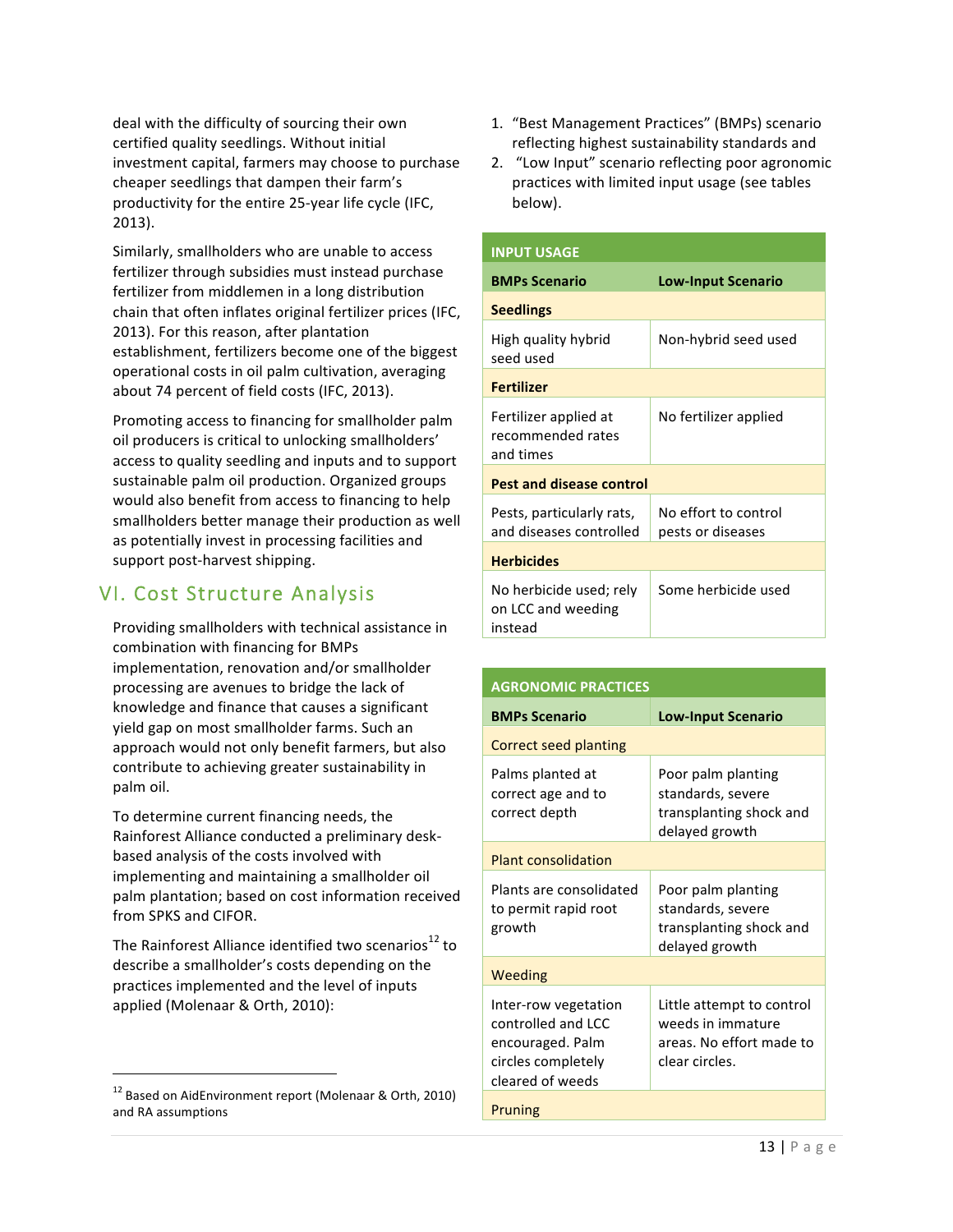| Pruning and circle<br>raking to remove debris<br>done annually                             | No attempt at pruning<br>or circle raking |  |  |
|--------------------------------------------------------------------------------------------|-------------------------------------------|--|--|
| Legume Cover Crop (LCC)                                                                    |                                           |  |  |
| Cover crops established<br>to minimize weeding,<br>minimize erosion, and<br>conserve water | No cover crops planted                    |  |  |
| <b>Pre-harvest sanitation</b>                                                              |                                           |  |  |
| Completed at 24<br>months and scout<br>harvesting started                                  | No pre-harvesting<br>preparation done     |  |  |

The Rainforest Alliance then modeled different financing options (FO) based on how much input was paid for by the smallholder versus a plantation company or third party, and how much of the labor was done by the smallholder versus by external labor.

| <b>FINANCING OPTIONS</b>                                                          |                                                                        |  |  |  |
|-----------------------------------------------------------------------------------|------------------------------------------------------------------------|--|--|--|
| <b>Input Costs</b>                                                                | <b>Labor Costs</b>                                                     |  |  |  |
| <b>Financing Option 1 (FO1)</b>                                                   |                                                                        |  |  |  |
| Smallholders pay for all<br>inputs, including seeds,<br>fertilizer, and pesticide | Smallholders perform<br>85% of labor and pay for<br>15% external labor |  |  |  |
| <b>Financing Option 2 (FO2)</b>                                                   |                                                                        |  |  |  |
| Smallholders pay for all<br>inputs, including seeds,<br>fertilizer, and pesticide | Smallholders perform<br>100% of labor                                  |  |  |  |
| <b>Financing Option 3 (FO3)</b>                                                   |                                                                        |  |  |  |
| Plantation company<br>supplies seedlings,<br>fertilizer, and pesticides           | Smallholders perform<br>85% of labor and pay for<br>15% external labor |  |  |  |
| <b>Financing Option 4 (FO4)</b>                                                   |                                                                        |  |  |  |
| Plantation company<br>supplies seedlings,<br>fertilizer, and pesticides           | Smallholders perform<br>100% of labor                                  |  |  |  |

### a. Financing is required for seedlings and fertilizers: the main cost drivers implementing BMPs on a new plantation.))

The Rainforest Alliance analysis found that the best case scenario, which describes the cost of BMPs implementation, requires significant investment in inputs including seedlings and fertilizer (Figure 4).

In FO1 and FO2, where the smallholder supports the cost of all inputs, the Rainforest Alliance found a significantly higher five-year cost to implement and maintain 1 hectare of palm under BMPs. If a plantation company or third party were to provide financing for key inputs including seedlings, fertilizer, and pesticides  $-$  as picture under FO3 and  $FO4$  – this would greatly reduce the upfront investment cost for farmers, thus making implementing BMPs much more feasible.



**Figure 4:** Total 5-year cost to implement and maintain 1 hectare of palm oil under BMPs; depending on financing options

When comparing annual costs incurred over the first five years of a plantation, the analysis indicates that the costs are highest in Year 0 of plantation establishment, driven by the high cost of seedlings.

Figure 5 shows a breakdown of the annual costs for implementing and maintaining 1 hectare of oil palm under BMPs, comparing FO1 and FO3. FO1 represents a high financing need option where smallholders finance all inputs. FO3 represents a low-financing-need option in which smallholders pay for inputs excluding seedlings, fertilizers, and pesticides—which are financed by plantation companies or third parties. In both cases, smallholders also pay for 15 percent of external labor.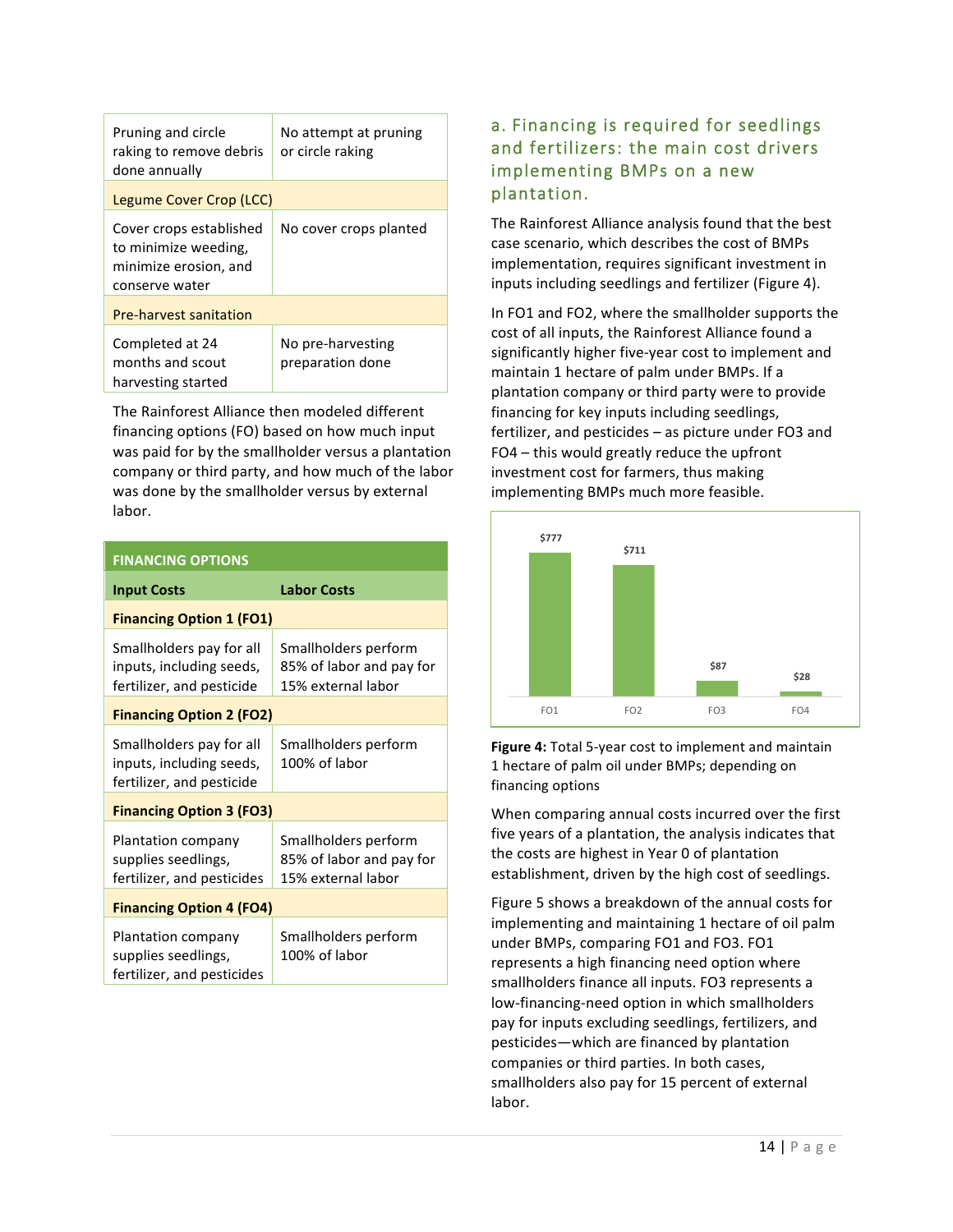

**Figure 5:** Breakdown of annual cost for implementing and maintaining 1 hectare of oil palm under BMPs for FO1 and FO3

Further analysis of the input costs shows that most of the costs are borne in Year 0, largely due to the high cost of seedlings, estimated at \$170 per hectare. In fact, seedling purchase represents about 67 percent of the input costs for Year 0. In the subsequent years, input costs are driven by fertilizer costs, which increase in value as the oil palms grow from small trees to mature producing trees. Fertilizer costs rise from 23 percent in Year 0 to an average of 93 percent of total input costs in the years between plantation establishment and oil palm maturity at Year 4, when the palms begin to bear fruit (Figures 6 and 7).



Figure 6: Distribution of cost across different inputs for five years under SC1, FO1



Figure 7: \$ Value of Seedlings and Fertilizer for five years under SC1, FO1

### b. Bridging the financing gap to catalyze BMP implementation

"Low-input" smallholders who do not receive inputs from plantation companies or third parties, require substantial amounts of financing to reach BMP standards. As shown in Figure 8, "low-input" smallholders require additional financing estimated between \$510 and \$570 per hectare over the first 5 years of a plantation implementation to reach BMP standards depending on the percentage of external paid labor (15 percent under FO1 and 0 percent under FO2).



Figure 8: The financing gap between SC4 Low Input to SC1 BMPs

Specifically, financing is required to cover the cost of fertilizer, which is a key variable in yield performance. Financing can also support other inputs such as pesticides and equipment needed for better farm management, as well as the cost of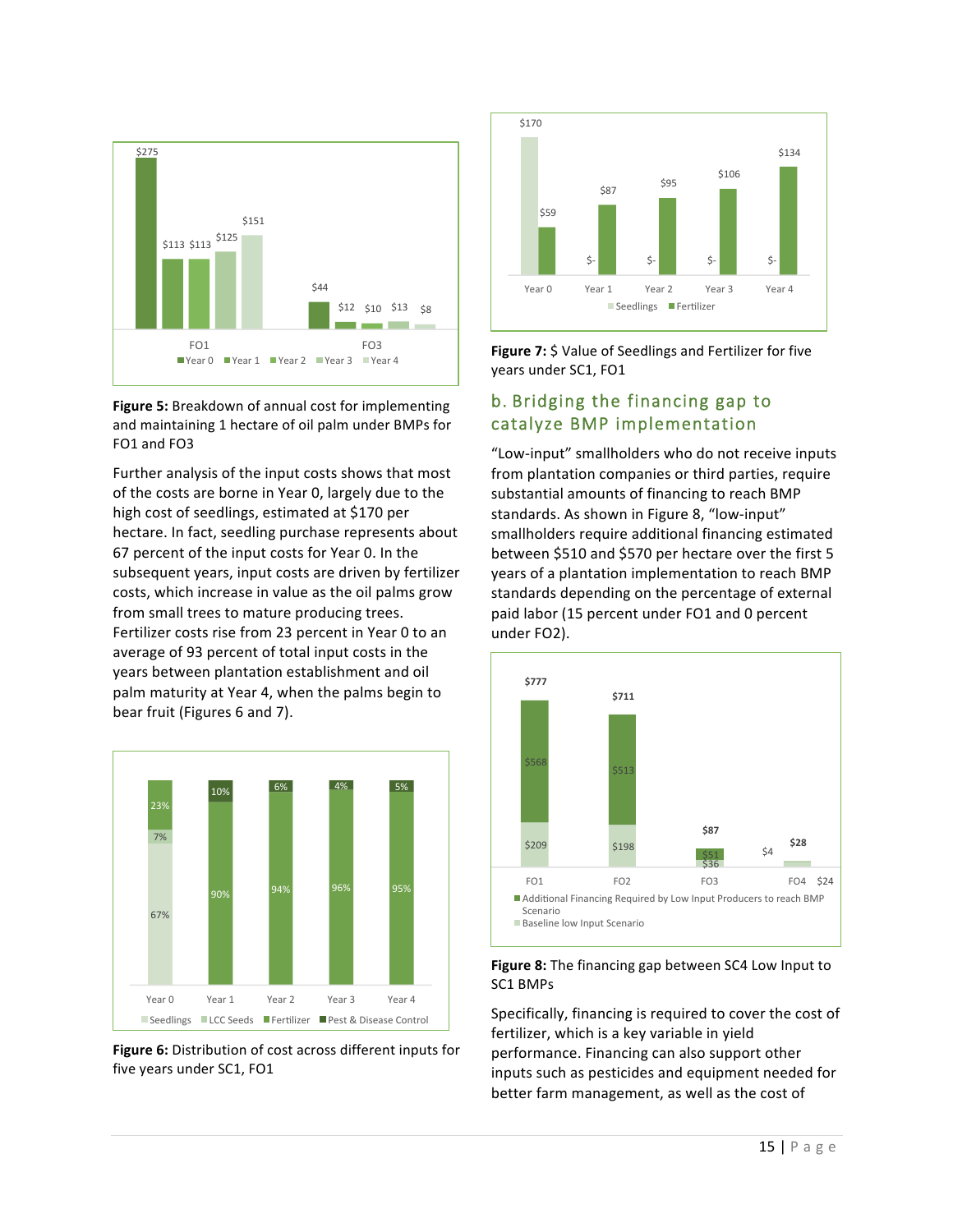extra labor in applying BMP practices such as consolidation, weeding, pruning, LCC establishment and maintenance, plantation infrastructure, maintenance, and pre-harvest sanitation.

As oil palm cultivation is a major source of income to many independent smallholders, financing new seedlings for renovation in combination with better practices and other inputs will significantly improve production, and therefore impact farmer income and livelihood.

Such financing will also resolve the issue of farmers reluctant to make necessary investment in the longterm productivity of their farm. There is a strong business case for such investment because financing can help smallholders pay for better-quality seedlings and afford the necessary agronomic inputs that can double production throughout the life cycle of the oil palm plantation.

The Rainforest Alliance is interested in further exploring the financing needs for independent palm oil smallholders in Indonesia to better understand smallholder needs and existing financing options.

### VII. Next Steps

As a next phase to this desk research, the Rainforest Alliance proposes to ground test existing internal and external analyses with data from a number of districts in Kalimantan. This region is the second greatest source of palm oil supply in Indonesia behind Sumatra. Nonetheless, palm developments in Kalimantan are more recent and often implemented by smallholder populations less familiar with palm and in greater need of technical assistance. The goal for evaluating and promoting additional investments will be to improve quality and quantity of palm oil, and create a more sustainable and competitive supply chain in an area of critical environmental and economic importance. In the future, similar research can also be conducted in other regions as opportunities and potential supply are identified.

In addition, the Rainforest Alliance aims to develop a technical training package for smallholder palm oil producers in Indonesia. To advance finance for sustainable palm oil, smallholder farmers must have access to training to improve their sustainability, competitiveness, and financial literacy.

### Contact)&)Information)

This study was conducted by Hélène Roy, Senior Associate Sustainable Finance with the Rainforest Alliance, and Jessica Guo, 2015 Summer Analyst, Undergraduate at NYU Stern School of Business, with support from Stephen G. Krecik, Senior Manager, Southeast Asia, of the Rainforest Alliance.

The Rainforest Alliance welcomes feedback on this work and engagement opportunities with a wide range of stakeholders. For further information please contact:

Hélène Roy, Senior Associate, Sustainable Finance with the Rainforest Alliance at hroy@ra.org

Stephen G. Krecik, Senior Manager, Southeast Asia with the Rainforest Alliance skrecik@ra.org

### Acknowledgment)

The Rainforest Alliance would like to thank the Citi Foundation for its generous support and financial contribution, without which this study would not have been possible.

The Rainforest Alliance Sustainable Finance Initiative thanks the following individuals for their time and valuable contribution to this desk research:

- Alain Rival, Oil Palm Supply Chain Correspondent at CIRAD;
- Ana Saleh, Senior Economic Policy Advisory at the Dutch Embassy;
- Anna Creed, Consultant at UNEP-FI;
- Didi Wiryono, Consultant at Rainforest Alliance;
- Elise Muijzert, Program Assistant at Solidaridad;
- Jan Willem Molenaar, Senior Consultant at AidEnvironment;
- Krystof Obidzinski, Senior Scientist at CIFOR;
- Mia Fitri, Indonesia Country Manager and Leela Raina, Analyst at Climate Policy Initiative Indonesia
- Mansuetus Darto, National Coordinator at SPKS Indonesian Oil Palm Smallholders Union
- Reuben Blackie, Palm Oil Program Officer at IDH Sustainable Trade, and;
- Xavier Bonneau, Senior Agronomist at CIRAD.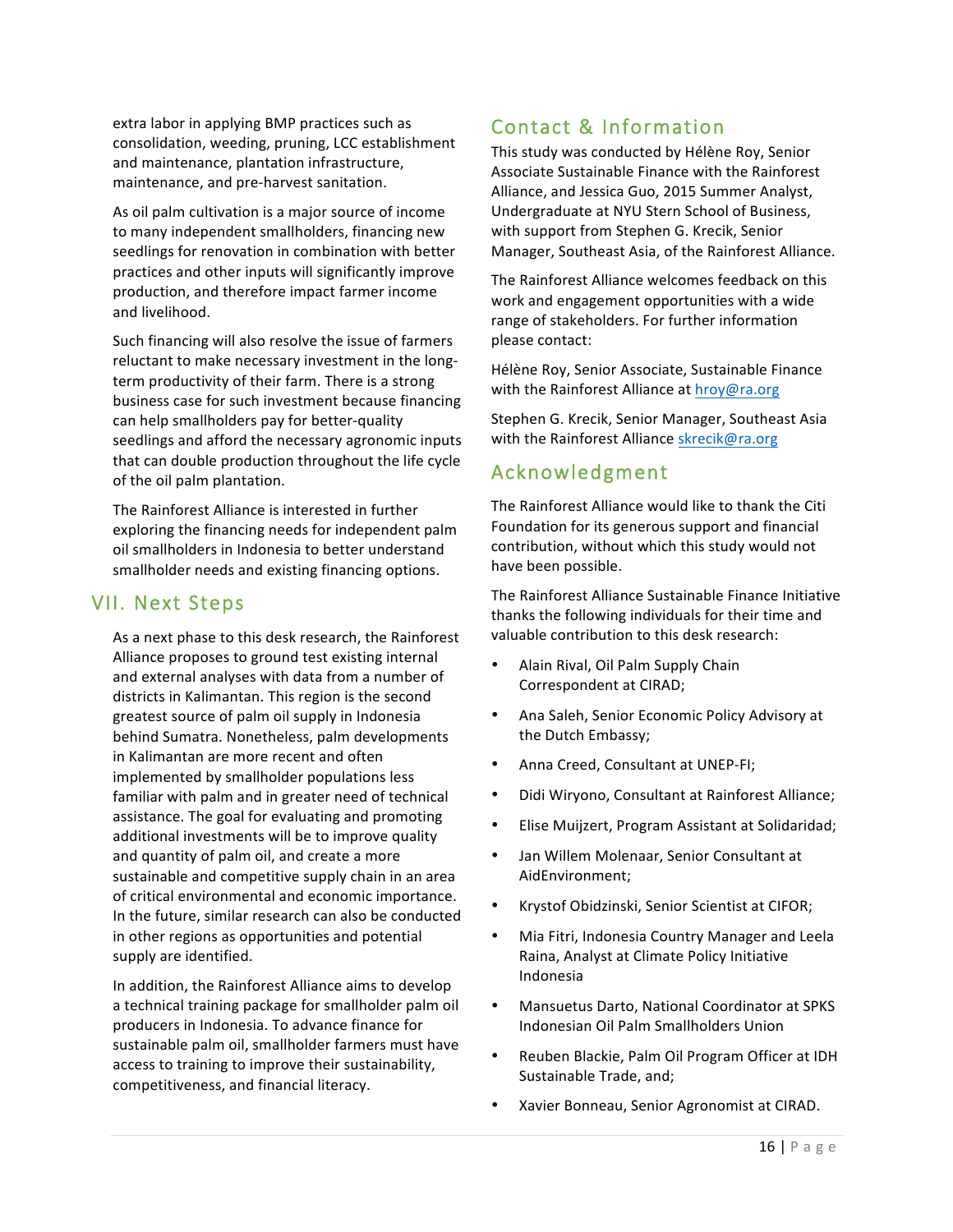### References)

AidEnvironment. (2008). *Palm Oil: Inventory of the* **Major Bottlenecks and Sustainability** *Initiatives in the Palm Oil Chain.* Amsterdam: Dutch Ministry of Foreign Affairs.

Aidenvironment. (2010). Analysis of the Agronomic and Institutional Constraints to Smallholder *Yield Improvement in Indonesia.* 

AidEnvironment. (2014). *Fair Company-Community Partnerships in Palm Oil Development.* Oxfam.

AidEnvironment. (2015). Case Study Report: Palm oil *in#Indonesia.* IFC.

Anderson, T. (2006). *Oil palm and small farmesr in* Papua New Guinea. University of Sydney.

Arif, J. (2014). *Mainstreaming Sustainable Palm Oil.* IDH Sustainable Trade Initiative.

Bonneau, X. (2015, July 6). Field Agronomist. (C. A. Development, Interviewer)

Bonneau, X. (2015, July 6). Field Agronomist. (J. Guo, Interviewer)

Butler, R. (2014, August 16). *Mongabay*. Retrieved from Mongabay.com: http://news.mongabay.com/2014/08/indon esian-govt-reiterates-plan-to-clear-14m-haof-forest-by-2020/

Development Alternatives Inc. (2009). *Background* Study: Replicable and Sustainable Use of *Palm Oil Waste by-Products for Employment* **Creation, Resource Conservation, and Biofuel Production in Aceh. United States** Agency for International Development.

Fitzherbert, E. (2008). How will oil palm expansion *affect#biodiversity?* Trends!Ecology! Evolution.

Greenpeace International. (2013). Certifying **Destruction.** Greenpeace International.

Gunarso, P., Hartoyo, M. E., Agus, F., & Killeen, T. J. (2013). Oil palm and land use change in *Indonesia, Malaysia and Papua New* Guinea. Washington, DC: Roundtable on Sustainable Palm Oil.

Hanu, M. A. (2015). *Fair Partnership by Oil Palm Smallholders, Indonesia. SPKS - The Oil Palm* Smallholders Union.

Indonesia Investments. (2015, July 14). *Agricultural* Sector of Indonesia. Retrieved from

Indonesia Investments: http://www.indonesia-

investments.com/culture/economy/general -economic-outline/agriculture/item378

Indonesian Palm Oil Smallholders Union (SPKS). (2013). Market Transformation by Oil Palm *Smallholders.* SPKS.

International Finance Corporation. (2013). *Diagnostic#Study#on#Indonesian#Oil#Palm# Smallholders.* World!Bank!Group.

Levin, J. (2012). *Profitability and Sustainability in Palm Oil Production: Analysis of Incremental* **Financial Costs and Benefits of RSPO** *Compliance.* World Wildlife Fund.

Molenaar, J. W., & Orth, M. (2010). Analysis of the *Agronomic#and#Institutional#Constraints#to#* **Smallholder Yield Improvement in** *Indonesia.* AidEnvironment.

Obidzinski, K. (2015, June 22). Senior Scientist at Center for International Forestry and Research. (J. Guo, Interviewer)

Obidzinski, K., Lee, J., Ghazoul, J., & Koh, L. (2013). *Oil palm smallholder yields and incomes constrained by harvesting practices and type of smallholder management in Indonesia.* Agronomy for Sustainable Development.

Observatory of Economic Complexity. (2015, July 06). Observatory of Economic Complexity. Retrieved July 2, 2015, from Observatory of Economic Complexity: https://atlas.media.mit.edu/en/profile/cou ntry/idn/

Poku, K. (2002). *Small-Scale Palm Oil Processing in* Africa. Rome: Food and Agriculture Organization.

*Rainforest Rescue. (n.d.). Retrieved July 2, 2015* 

Rianto, B. (2010). *Overview of palm oil industry landscape in Indonesia.* Pricewaterhouse Coopers.

http://www.bps.go.id/Subjek/view/id/6#subjekView Tab3 | accordion-daftar-subjek1Roundtable on Sustainable Palm Oil. (2011). Indonesia: **Benchmark for Sustainable Palm Oil in** *Emerging#Markets.* RSPO.

Saleh, A. (2015, August 3). Senior Economic Policy Advisor. (J. Guo, Interviewer)

Schuster Institute for Investigative Journalism at Brandeis University. (2014, 14 July). *Indonesia's Palm Oil Industry*. Retrieved